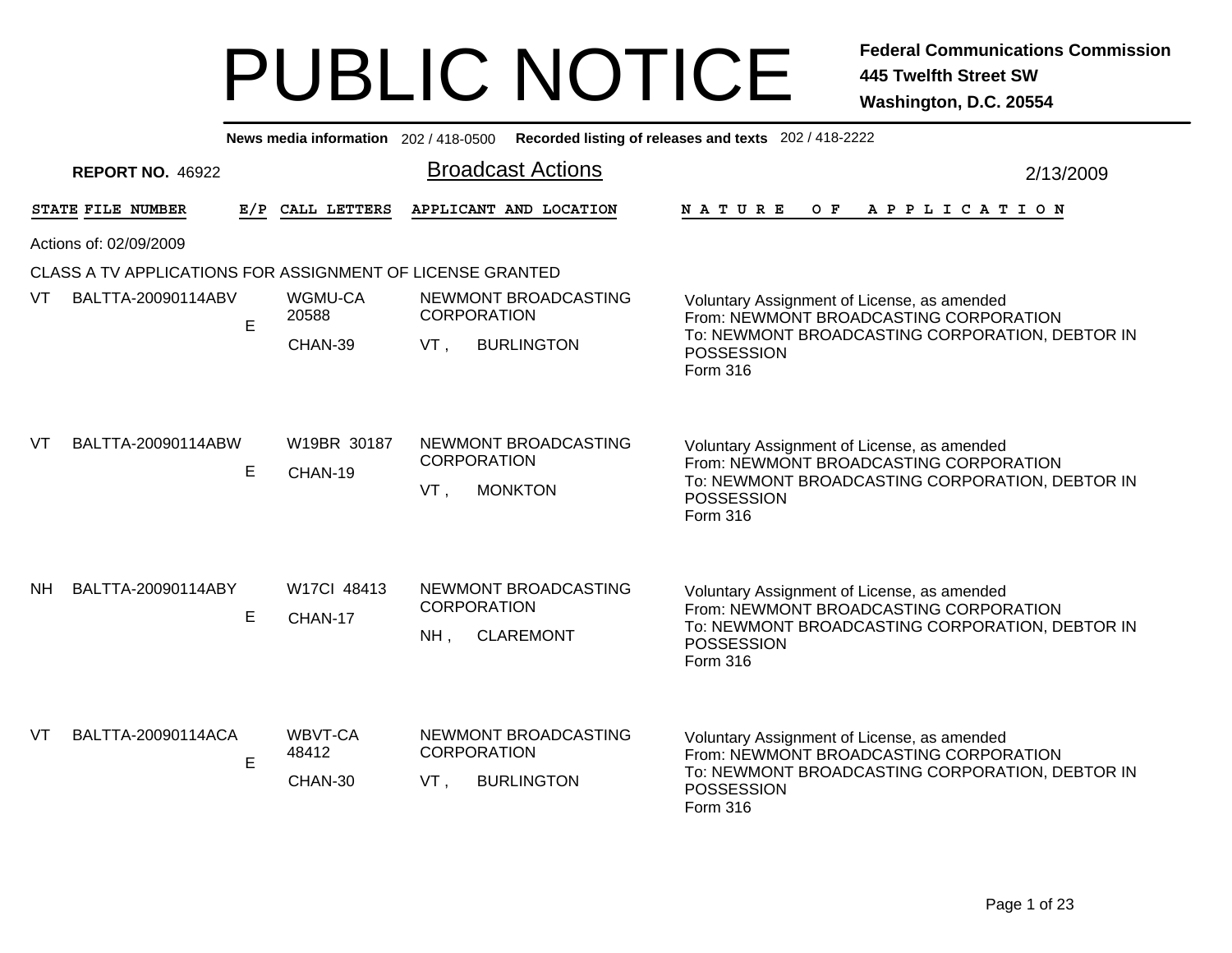|                        |                                                           |   | News media information 202 / 418-0500 |                                                      | Recorded listing of releases and texts 202 / 418-2222                                                                                                 |           |  |  |  |
|------------------------|-----------------------------------------------------------|---|---------------------------------------|------------------------------------------------------|-------------------------------------------------------------------------------------------------------------------------------------------------------|-----------|--|--|--|
|                        | <b>REPORT NO. 46922</b>                                   |   |                                       | <b>Broadcast Actions</b>                             |                                                                                                                                                       | 2/13/2009 |  |  |  |
|                        | STATE FILE NUMBER                                         |   | E/P CALL LETTERS                      | APPLICANT AND LOCATION                               | <b>NATURE</b><br>O F<br>A P P L I C A T I O N                                                                                                         |           |  |  |  |
| Actions of: 02/09/2009 |                                                           |   |                                       |                                                      |                                                                                                                                                       |           |  |  |  |
|                        | CLASS A TV APPLICATIONS FOR ASSIGNMENT OF LICENSE GRANTED |   |                                       |                                                      |                                                                                                                                                       |           |  |  |  |
| MN.                    | BALTVA-20090114ACG                                        | E | WUMN-CA<br>64505<br>CHAN-13           | EBC MINNEAPOLIS, INC.<br>MN,<br><b>MINNEAPOLIS</b>   | Voluntary Assignment of License, as amended<br>From: EBC MINNEAPOLIS, INC.<br>To: EBC MINNEAPOLIS, INC., DEBTOR IN POSSESSION<br>Form 316             |           |  |  |  |
| MN.                    | BALTVA-20090114ACH                                        | E | WTMS-CA<br>69799<br>CHAN-7            | EBC MINNEAPOLIS, INC.<br>$MN$ ,<br>MINNEAPOLIS, ETC. | Voluntary Assignment of License, as amended<br>From: EBC MINNEAPOLIS, INC.<br>To: EBC MINNEAPOLIS, INC., DEBTOR IN POSSESSION<br>Form 316             |           |  |  |  |
| MI                     | BALTTA-20090114ACI                                        | E | <b>WUDT-CA</b><br>70421<br>CHAN-23    | EBC DETROIT, INC.<br><b>DETROIT</b><br>$MI$ ,        | Voluntary Assignment of License, as amended<br>From: EBC DETROIT, INC.<br>To: EBC DETROIT, INC., DEBTOR IN POSSESSION<br>Form 316                     |           |  |  |  |
| FL.                    | BALTVA-20090114ACL                                        | E | WUVF-CA<br>71138<br>CHAN-2            | EBC SOUTHWEST FLORIDA, INC.<br>FL,<br><b>NAPLES</b>  | Voluntary Assignment of License, as amended<br>From: EBC SOUTHWEST FLORIDA, INC.<br>To: EBC SOUTHWEST FLORIDA, INC., DEBTOR IN POSSESSION<br>Form 316 |           |  |  |  |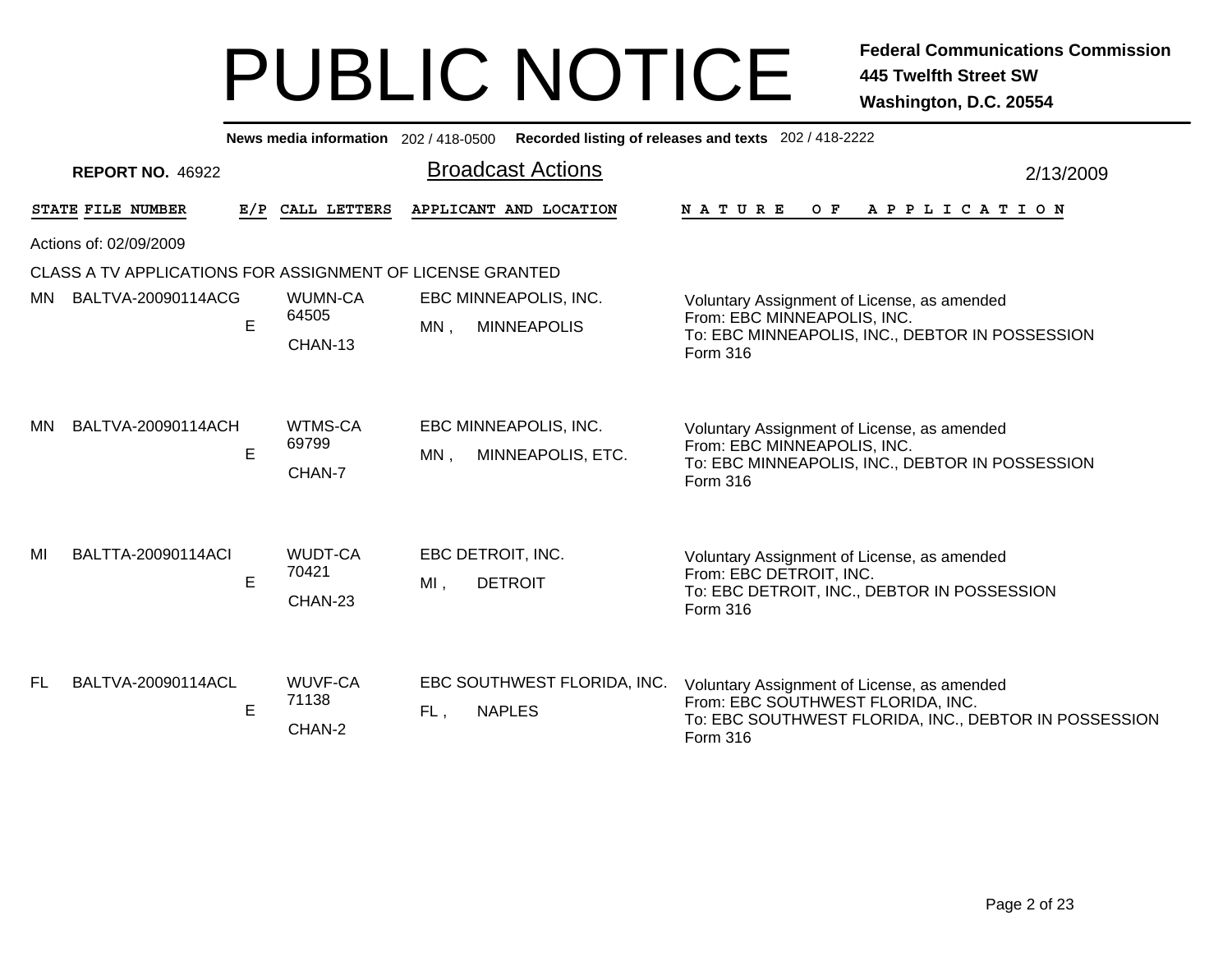|     | News media information 202/418-0500 Recorded listing of releases and texts 202/418-2222 |             |                             |                                                         |                                                                                                                                                              |           |  |  |  |  |  |
|-----|-----------------------------------------------------------------------------------------|-------------|-----------------------------|---------------------------------------------------------|--------------------------------------------------------------------------------------------------------------------------------------------------------------|-----------|--|--|--|--|--|
|     | <b>REPORT NO. 46922</b>                                                                 |             |                             | <b>Broadcast Actions</b>                                |                                                                                                                                                              | 2/13/2009 |  |  |  |  |  |
|     | STATE FILE NUMBER                                                                       | E/P         | CALL LETTERS                | APPLICANT AND LOCATION                                  | NATURE<br>$O$ $F$<br>A P P L I C A T I O N                                                                                                                   |           |  |  |  |  |  |
|     | Actions of: 02/09/2009                                                                  |             |                             |                                                         |                                                                                                                                                              |           |  |  |  |  |  |
|     | CLASS A TV APPLICATIONS FOR ASSIGNMENT OF LICENSE GRANTED                               |             |                             |                                                         |                                                                                                                                                              |           |  |  |  |  |  |
| FL. | BALTVA-20090114ACP                                                                      | $\mathsf E$ | WEVU-CA<br>64579<br>CHAN-4  | EBC SOUTHWEST FLORIDA, INC.<br><b>FORT MYERS</b><br>FL, | Voluntary Assignment of License, as amended<br>From: EBC SOUTHWEST FLORIDA, INC.<br>To: EBC SOUTHWEST FLORIDA, INC., DEBTOR IN POSSESSION<br><b>Form 316</b> |           |  |  |  |  |  |
| FL. | BALTVA-20090114ACQ                                                                      | E           | WBSP-CA<br>64580<br>CHAN-9  | EBC SOUTHWEST FLORIDA, INC.<br>FL,<br><b>NAPLES</b>     | Voluntary Assignment of License, as amended<br>From: EBC SOUTHWEST FLORIDA, INC.<br>To: EBC SOUTHWEST FLORIDA, INC., DEBTOR IN POSSESSION<br><b>Form 316</b> |           |  |  |  |  |  |
| GA. | BALTTA-20090114ACT                                                                      | E           | WYGA-CA<br>17541<br>CHAN-55 | EBC ATLANTA, INC.<br><b>ATLANTA</b><br>GA,              | Voluntary Assignment of License, as amended<br>From: EBC ATLANTA, INC.<br>To: EBC ATLANTA, INC., DEBTOR IN POSSESSION<br>Form 316                            |           |  |  |  |  |  |
| AR. | BALTVA-20090114AEX                                                                      | E           | KFDF-CA<br>52418<br>CHAN-10 | FORT SMITH 46, INC.<br>AR,<br><b>FORT SMITH</b>         | Voluntary Assignment of License, as amended<br>From: FT. SMITH 46, INC.<br>To: FT. SMITH 46, INC., DEBTOR IN POSSESSION<br>Form 316                          |           |  |  |  |  |  |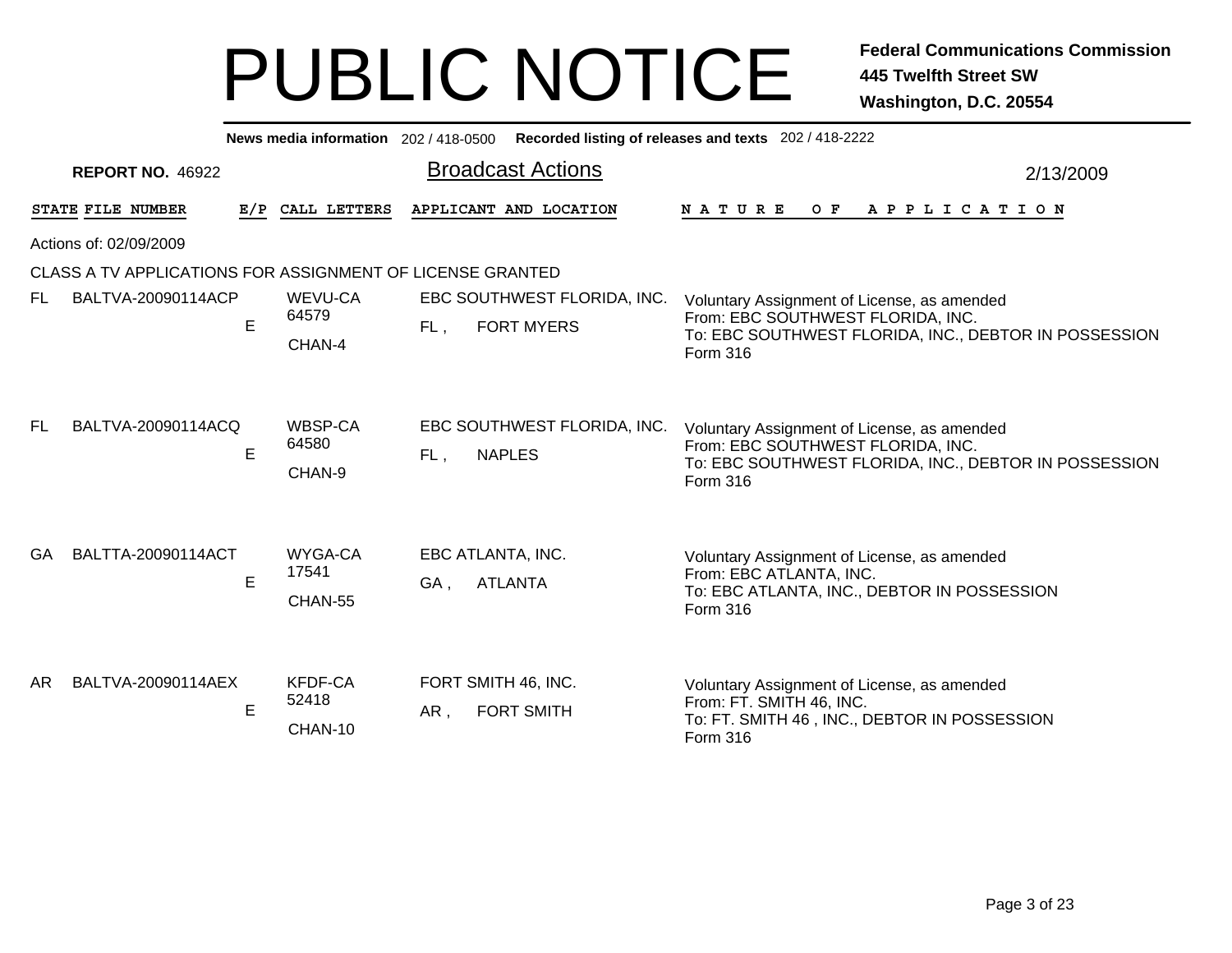|           | News media information 202/418-0500 Recorded listing of releases and texts 202/418-2222 |     |                                    |                                                   |                                                                                                                                            |  |  |  |  |  |
|-----------|-----------------------------------------------------------------------------------------|-----|------------------------------------|---------------------------------------------------|--------------------------------------------------------------------------------------------------------------------------------------------|--|--|--|--|--|
|           | <b>REPORT NO. 46922</b>                                                                 |     |                                    | <b>Broadcast Actions</b>                          | 2/13/2009                                                                                                                                  |  |  |  |  |  |
|           | STATE FILE NUMBER                                                                       | E/P | CALL LETTERS                       | APPLICANT AND LOCATION                            | <b>NATURE</b><br>$O$ $F$<br>A P P L I C A T I O N                                                                                          |  |  |  |  |  |
|           | Actions of: 02/09/2009                                                                  |     |                                    |                                                   |                                                                                                                                            |  |  |  |  |  |
|           | CLASS A TV APPLICATIONS FOR ASSIGNMENT OF LICENSE GRANTED                               |     |                                    |                                                   |                                                                                                                                            |  |  |  |  |  |
| AR        | BALTTA-20090114AEZ                                                                      | E   | <b>KFFS-CA</b><br>52430<br>CHAN-36 | FORT SMITH 46, INC.<br><b>FAYETTEVILLE</b><br>AR, | Voluntary Assignment of License, as amended<br>From: FT. SMITH 46, INC.<br>To: FT. SMITH 46, INC., DEBTOR IN POSSESSION<br>Form 316        |  |  |  |  |  |
| <b>AR</b> | BALTTA-20090114AFA                                                                      | E   | <b>KPBI-CA 52429</b><br>CHAN-46    | FORT SMITH 46, INC.<br>AR,<br><b>FORT SMITH</b>   | Voluntary Assignment of License, as amended<br>From: FT. SMITH 46, INC.<br>To: FT. SMITH 46, INC., DEBTOR IN POSSESSION<br>Form 316        |  |  |  |  |  |
| AR.       | BALTTA-20090114AFB                                                                      | E   | <b>KRAH-CA</b><br>52423<br>CHAN-53 | FORT SMITH 46, INC.<br><b>PARIS</b><br>AR,        | Voluntary Assignment of License, as amended<br>From: FT. SMITH 46, INC.<br>To: FT. SMITH 46, INC., DEBTOR IN POSSESSION<br><b>Form 316</b> |  |  |  |  |  |
| AR        | BALTVA-20090114AFC                                                                      | E   | KJBW-CA<br>52419<br>CHAN-4         | FORT SMITH 46, INC.<br>AR,<br><b>SPRINGDALE</b>   | Voluntary Assignment of License, as amended<br>From: FT. SMITH 46, INC.<br>To: FT. SMITH 46, INC., DEBTOR IN POSSESSION<br>Form 316        |  |  |  |  |  |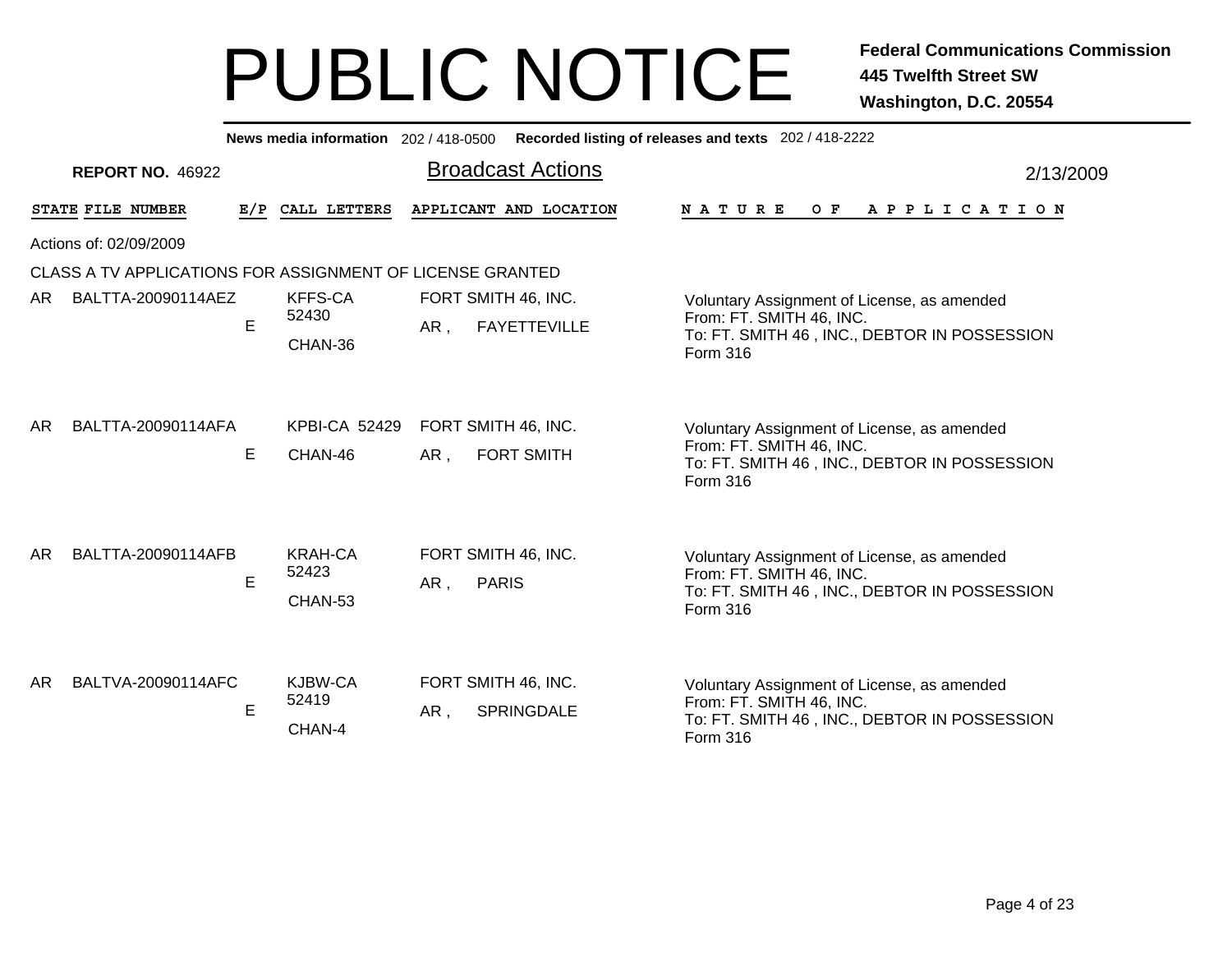Broadcast Actions 2/13/2009**News media information** 202 / 418-0500 **Recorded listing of releases and texts** 202 / 418-2222 **REPORT NO.** 46922STATE FILE NUMBER **FILE NUMBER E/P CALL LETTERS APPLICANT AND LOCATION N A T U R E O F A P P L I C A T I O N** Actions of: 02/09/2009CLASS A TV APPLICATIONS FOR ASSIGNMENT OF LICENSE GRANTED, WINSLOW CHAN-9EAR. Voluntary Assignment of License, as amended From: FT. SMITH 46, INC. To: FT. SMITH 46 , INC., DEBTOR IN POSSESSION Form 316KWNL-CA FORT SMITH 46, INC. 52426AR BALTTA-20090114AFG, HINDSVILLE CHAN-59EAR. Voluntary Assignment of License, as amended From: FT. SMITH 46, INC. To: FT. SMITH 46 , INC., DEBTOR IN POSSESSION Form 316KRBF-CA FORT SMITH 46, INC. 52424AR BALTTA-20090114AFI E CHAN-59OK. , POTEAU Voluntary Assignment of License, as amended From: FT. SMITH 46, INC. To: FT. SMITH 46 , INC., DEBTOR IN POSSESSION Form 316OK BALTTA-20090114AFJ KSJF-CA 52425 FORT SMITH 46, INC. , SILOAM SPRINGS CHAN-33EE AR Voluntary Assignment of License, as amended From: FT. SMITH 46, INC. To: FT. SMITH 46 , INC., DEBTOR IN POSSESSION Form 316KKAF-CA FORT SMITH 46, INC. 52432ARBALTTA-20090114AFK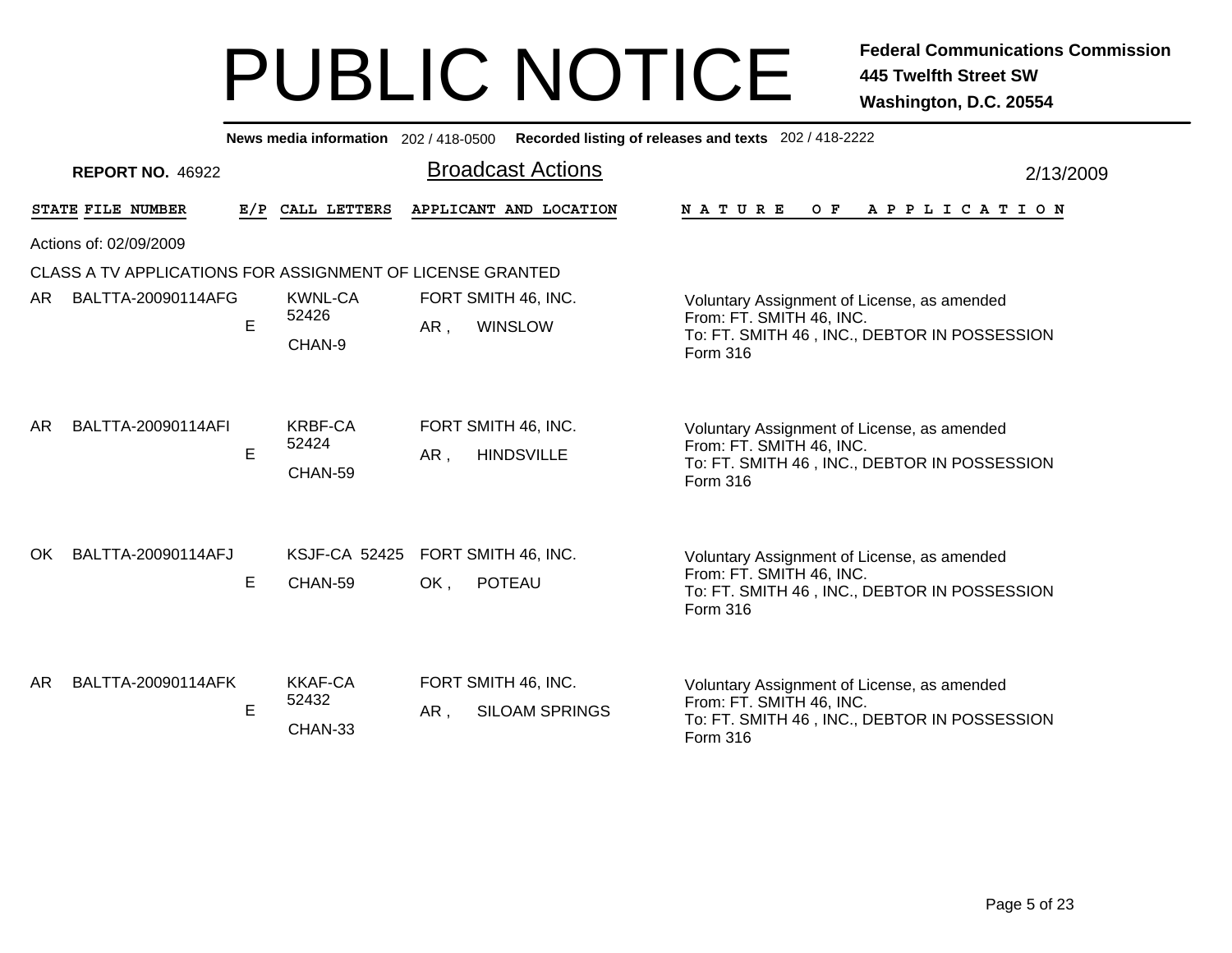|           | Recorded listing of releases and texts 202 / 418-2222<br>News media information 202 / 418-0500 |     |                              |             |                                                                                                                                              |                                                                                                                 |  |  |  |  |  |
|-----------|------------------------------------------------------------------------------------------------|-----|------------------------------|-------------|----------------------------------------------------------------------------------------------------------------------------------------------|-----------------------------------------------------------------------------------------------------------------|--|--|--|--|--|
|           | <b>Broadcast Actions</b><br><b>REPORT NO. 46922</b><br>2/13/2009                               |     |                              |             |                                                                                                                                              |                                                                                                                 |  |  |  |  |  |
|           | STATE FILE NUMBER                                                                              | E/P | CALL LETTERS                 |             | APPLICANT AND LOCATION                                                                                                                       | <b>NATURE</b><br>O F<br>A P P L I C A T I O N                                                                   |  |  |  |  |  |
|           | Actions of: 02/09/2009                                                                         |     |                              |             |                                                                                                                                              |                                                                                                                 |  |  |  |  |  |
|           | CLASS A TV APPLICATIONS FOR ASSIGNMENT OF LICENSE GRANTED                                      |     |                              |             |                                                                                                                                              |                                                                                                                 |  |  |  |  |  |
| AR.       | BALTTA-20090114AFL                                                                             |     | <b>KHMF-CA</b><br>52420      |             | FORT SMITH 46, INC.                                                                                                                          | Voluntary Assignment of License, as amended<br>From: FT. SMITH 46, INC.                                         |  |  |  |  |  |
|           |                                                                                                | E   | CHAN-14                      | AR,         | <b>BENTONVILLE</b>                                                                                                                           | To: FT. SMITH 46, INC., DEBTOR IN POSSESSION<br>Form 316                                                        |  |  |  |  |  |
| МS        | BMPCDT-20080618ACJ                                                                             | Е   | CHAN-11                      | INC.<br>MS, | DIGITAL TV APPLICATIONS FOR MINOR MODIFICATION TO A CONSTRUCTION PERMIT GRANTED<br>WTOK-DT 4686 GRAY TELEVISION LICENSEE,<br><b>MERIDIAN</b> | Modification of construction permit file number<br>BPCDT-20080501AAQ.<br>Engineering Amendment filed 12/23/2008 |  |  |  |  |  |
| IL        | BPCDT-20080620AGB                                                                              | E   | <b>WCCU 69544</b><br>CHAN-26 | IL,         | DIGITAL TV APPLICATIONS FOR MINOR CHANGE TO A LICENSED FACILITY GRANTED<br>GOCOM MEDIA OF ILLINOIS, LLC<br><b>URBANA</b>                     | Minor change in licensed facilities, callsign WCCU.                                                             |  |  |  |  |  |
| <b>PA</b> | BPCDT-20080620AGL                                                                              | E   | WHTM-DT<br>72326<br>CHAN-10  | PA,         | HARRISBURG TELEVISION, INC.<br><b>HARRISBURG</b>                                                                                             | Minor change in licensed facilities, callsign WHTM-TV.<br>Engineering Amendment filed 08/25/2008                |  |  |  |  |  |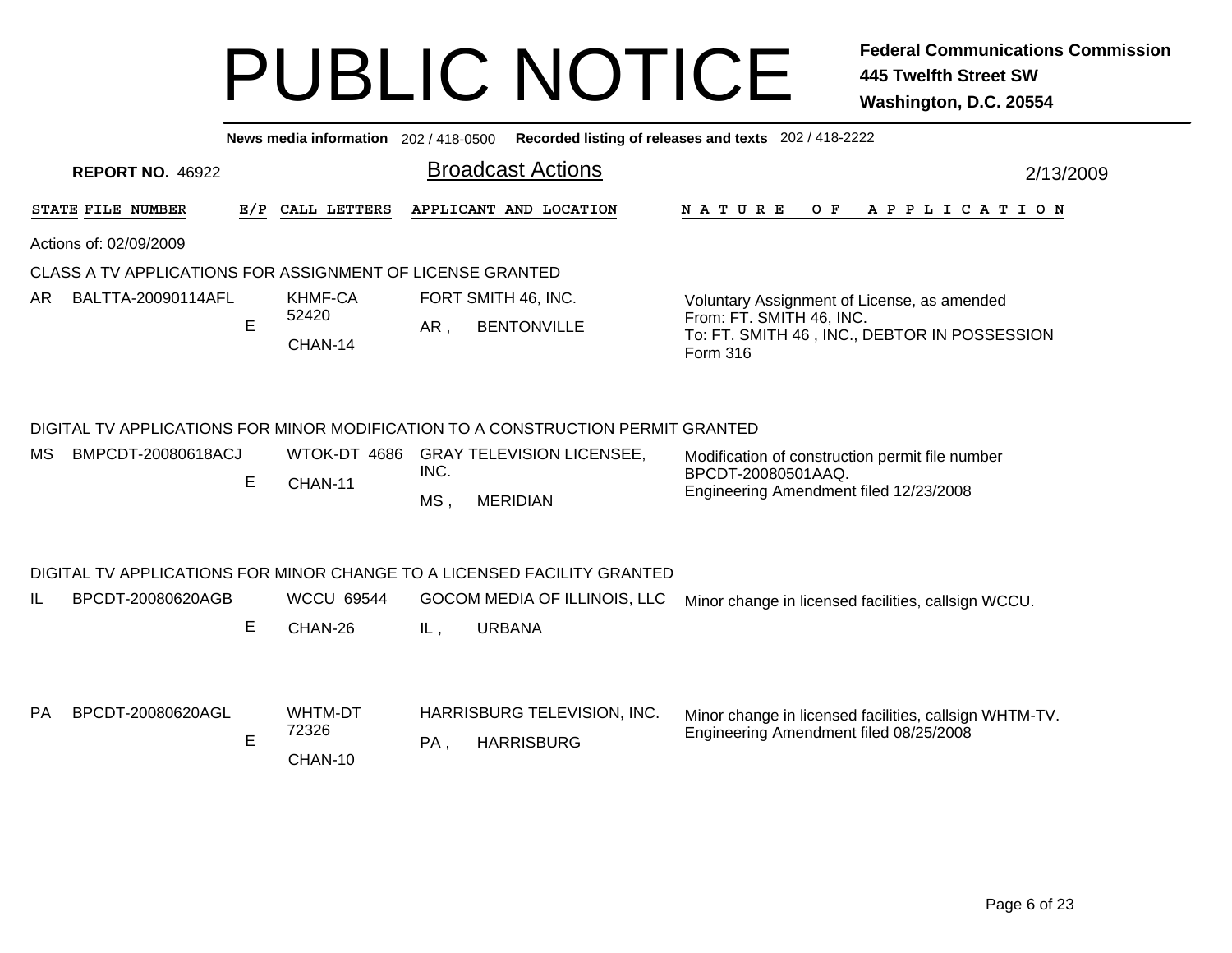|           |                                                         |   |                        | News media information 202 / 418-0500 Recorded listing of releases and texts 202 / 418-2222                                                                                                                                                                                                                                           |           |
|-----------|---------------------------------------------------------|---|------------------------|---------------------------------------------------------------------------------------------------------------------------------------------------------------------------------------------------------------------------------------------------------------------------------------------------------------------------------------|-----------|
|           | <b>REPORT NO. 46922</b>                                 |   |                        | <b>Broadcast Actions</b>                                                                                                                                                                                                                                                                                                              | 2/13/2009 |
|           | STATE FILE NUMBER                                       |   | E/P CALL LETTERS       | APPLICANT AND LOCATION<br>OF APPLICATION<br>N A T U R E                                                                                                                                                                                                                                                                               |           |
|           | Actions of: 02/09/2009                                  |   |                        |                                                                                                                                                                                                                                                                                                                                       |           |
|           | TELEVISION APPLICATIONS FOR TRANSFER OF CONTROL GRANTED |   |                        |                                                                                                                                                                                                                                                                                                                                       |           |
| <b>TX</b> | BTCCT-20090203ACU                                       |   | KYTX 55644             | KYTX LICENSE COMPANY, LLC<br><b>Voluntary Transfer of Control</b>                                                                                                                                                                                                                                                                     |           |
|           |                                                         | E | CHAN-19                | From: KYTX LICENSE COMPANY, LLC<br><b>NACOGDOCHES</b><br>$TX$ ,<br>To: KYTX LICENSE COMPANY, LLC<br>Form 316                                                                                                                                                                                                                          |           |
| NY .      | BALTTL-20090114ABX                                      | E | W49BI 30186<br>CHAN-49 | TV TRANSLATOR OR LPTV STATION APPLICATIONS FOR ASSIGNMENT OF LICENSE GRANTED<br>NEWMONT BROADCASTING<br>Voluntary Assignment of License, as amended<br><b>CORPORATION</b><br>From: NEWMONT BROADCASTING CORPORATION<br>To: NEWMONT BROADCASTING CORPORATION, DEBTOR IN<br>$NY$ ,<br><b>ELLENBURG</b><br><b>POSSESSION</b><br>Form 316 |           |
| VT        | BALTTL-20090114ABZ                                      | E | W61CE 18019<br>CHAN-61 | NEWMONT BROADCASTING<br>Voluntary Assignment of License, as amended<br><b>CORPORATION</b><br>From: NEWMONT BROADCASTING CORPORATION<br>To: NEWMONT BROADCASTING CORPORATION, DEBTOR IN<br><b>RUTLAND</b><br>VT.<br>POSSESSION<br>Form 316                                                                                             |           |
| <b>VT</b> | BALTTL-20090114ACB                                      | E | W52CD 48411<br>CHAN-52 | NEWMONT BROADCASTING<br>Voluntary Assignment of License, as amended<br><b>CORPORATION</b><br>From: NEWMONT BROADCASTING CORPORATION<br>To: NEWMONT BROADCASTING CORPORATION, DEBTOR IN<br>ST. ALBANS<br>VT.<br><b>POSSESSION</b><br>Form 316                                                                                          |           |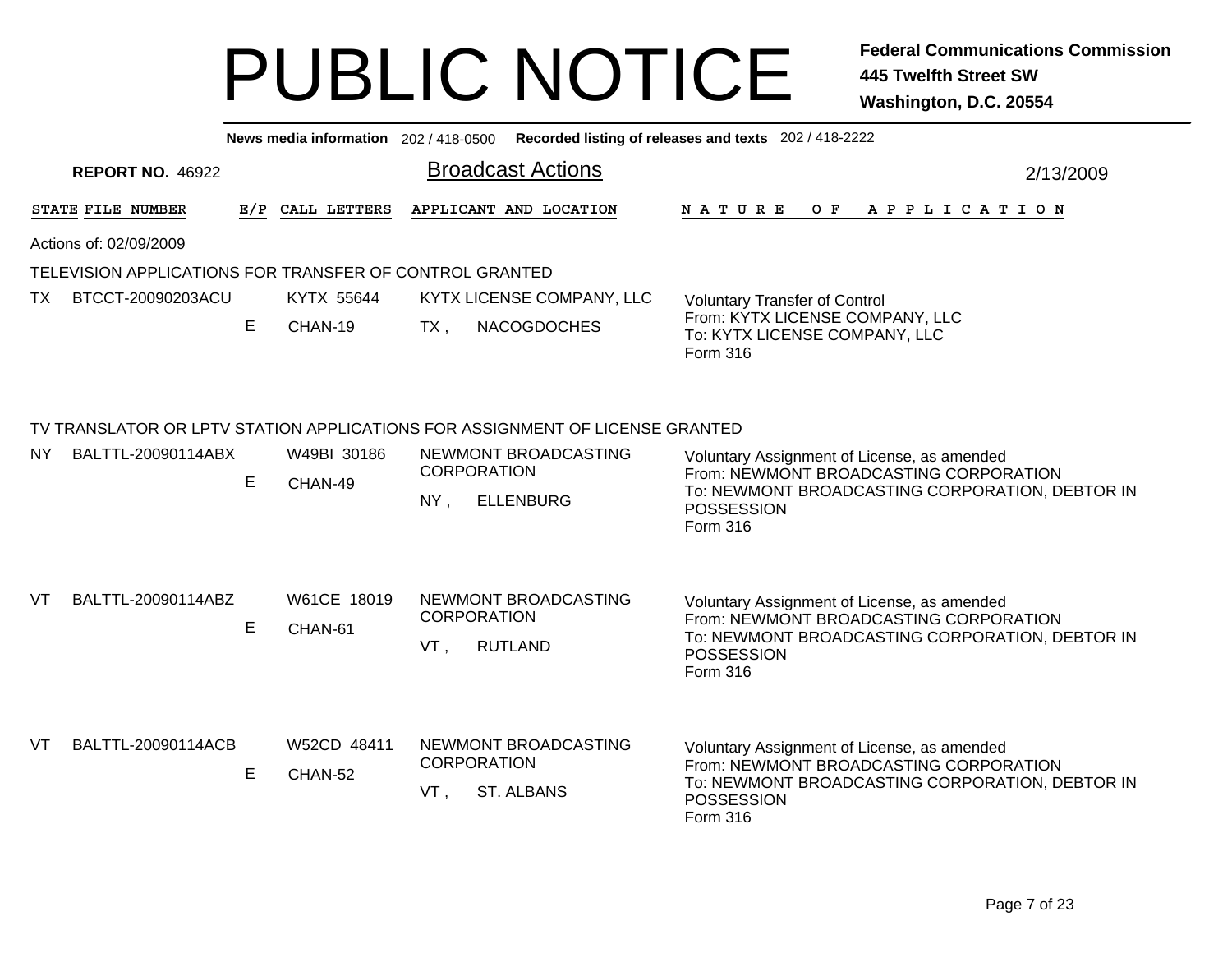|     | Recorded listing of releases and texts 202 / 418-2222<br>News media information 202/418-0500 |     |                                    |                                                                              |                                                                                                                                                       |  |  |  |  |  |
|-----|----------------------------------------------------------------------------------------------|-----|------------------------------------|------------------------------------------------------------------------------|-------------------------------------------------------------------------------------------------------------------------------------------------------|--|--|--|--|--|
|     | <b>REPORT NO. 46922</b>                                                                      |     |                                    | <b>Broadcast Actions</b>                                                     | 2/13/2009                                                                                                                                             |  |  |  |  |  |
|     | STATE FILE NUMBER                                                                            | E/P | CALL LETTERS                       | APPLICANT AND LOCATION                                                       | <b>NATURE</b><br>O F<br>A P P L I C A T I O N                                                                                                         |  |  |  |  |  |
|     | Actions of: 02/09/2009                                                                       |     |                                    |                                                                              |                                                                                                                                                       |  |  |  |  |  |
|     |                                                                                              |     |                                    | TV TRANSLATOR OR LPTV STATION APPLICATIONS FOR ASSIGNMENT OF LICENSE GRANTED |                                                                                                                                                       |  |  |  |  |  |
| MO. | BALTTL-20090114ACJ                                                                           | E   | <b>KUKC-LP</b><br>67838<br>CHAN-48 | EBC KANSAS CITY, INC.<br>$MO$ .<br><b>KANSAS CITY</b>                        | Voluntary Assignment of License, as amended<br>From: EBC KANSAS CITY, INC.<br>To: EBC KANSAS CITY, INC., DEBTOR IN POSSESSION<br>Form 316             |  |  |  |  |  |
| FL. | BALTTL-20090114ACK                                                                           | E   | WUJF-LP<br>19690<br>CHAN-33        | EBC JACKSONVILLE, INC.<br><b>MAXVILLE</b><br>FL,                             | Voluntary Assignment of License, as amended<br>From: EBC JACKSONVILLE, INC.<br>To: EBC JACKSONVILLE, INC., DEBTOR IN POSSESSION<br>Form 316           |  |  |  |  |  |
| FL. | BALTTL-20090114ACM                                                                           | E   | <b>WLZE-LP</b><br>41376<br>CHAN-51 | EBC SOUTHWEST FLORIDA, INC.<br><b>FORT MYERS</b><br>FL.                      | Voluntary Assignment of License, as amended<br>From: EBC SOUTHWEST FLORIDA, INC.<br>To: EBC SOUTHWEST FLORIDA, INC., DEBTOR IN POSSESSION<br>Form 316 |  |  |  |  |  |
| FL. | BALTTL-20090114ACN                                                                           | E.  | <b>WSLF-LP 2258</b><br>CHAN-35     | EBC SOUTHWEST FLORIDA, INC.<br>PORT ST. LUCIE<br>FL.                         | Voluntary Assignment of License, as amended<br>From: EBC SOUTHWEST FLORIDA, INC.<br>To: EBC SOUTHWEST FLORIDA, INC., DEBTOR IN POSSESSION<br>Form 316 |  |  |  |  |  |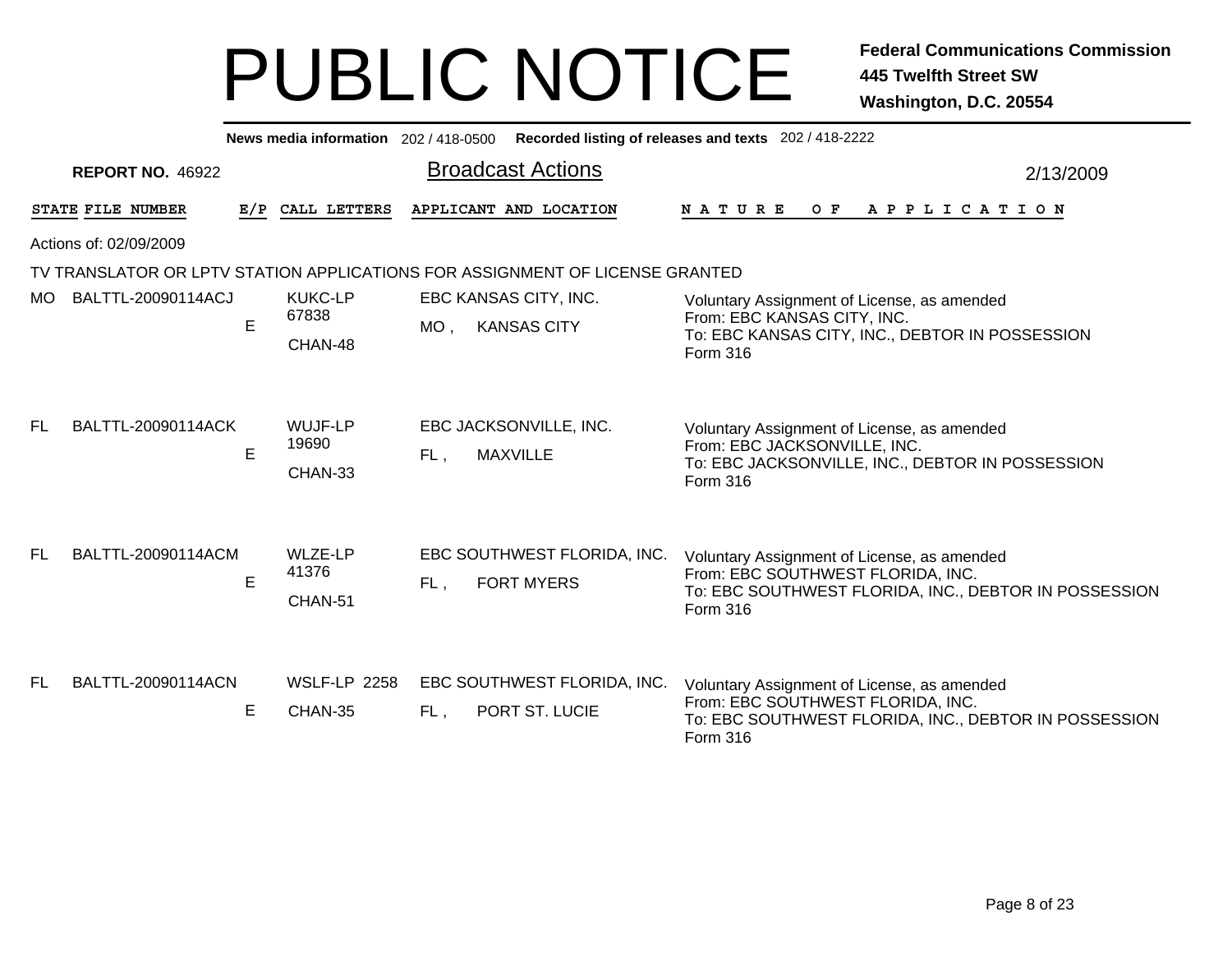| News media information 202 / 418-0500 |                         |     |                                    |                                                                              | Recorded listing of releases and texts 202 / 418-2222                                                                                                 |  |  |  |  |
|---------------------------------------|-------------------------|-----|------------------------------------|------------------------------------------------------------------------------|-------------------------------------------------------------------------------------------------------------------------------------------------------|--|--|--|--|
|                                       | <b>REPORT NO. 46922</b> |     |                                    | <b>Broadcast Actions</b>                                                     | 2/13/2009                                                                                                                                             |  |  |  |  |
|                                       | STATE FILE NUMBER       | E/P | CALL LETTERS                       | APPLICANT AND LOCATION                                                       | OF APPLICATION<br>N A T U R E                                                                                                                         |  |  |  |  |
|                                       | Actions of: 02/09/2009  |     |                                    |                                                                              |                                                                                                                                                       |  |  |  |  |
|                                       |                         |     |                                    | TV TRANSLATOR OR LPTV STATION APPLICATIONS FOR ASSIGNMENT OF LICENSE GRANTED |                                                                                                                                                       |  |  |  |  |
| FL.                                   | BALTTL-20090114ACO      | E   | <b>WTLE-LP</b><br>36967<br>CHAN-18 | EBC SOUTHWEST FLORIDA, INC.<br><b>FORT MYERS</b><br>FL,                      | Voluntary Assignment of License, as amended<br>From: EBC SOUTHWEST FLORIDA, INC.<br>To: EBC SOUTHWEST FLORIDA, INC., DEBTOR IN POSSESSION<br>Form 316 |  |  |  |  |
| WA.                                   | BALTTL-20090114ACS      | Е   | <b>KUSE-LP 6692</b><br>CHAN-58     | EBC SEATTLE, INC.<br><b>SEATTLE</b><br>WA ,                                  | Voluntary Assignment of License, as amended<br>From: EBC SEATTLE, INC.<br>To: EBC SEATTLE, INC., DEBTOR IN POSSESSION<br>Form 316                     |  |  |  |  |
| AR.                                   | BALTTL-20090114ACU      | E   | <b>KHUG-LP</b><br>57546<br>CHAN-14 | LITTLE ROCK TV-14, L.L.C.<br><b>LITTLE ROCK</b><br>AR,                       | Voluntary Assignment of License, as amended<br>From: LITTLE ROCK TV 14, LLC<br>To: LITTLE ROCK TV-14, LLC, DEBTOR IN POSSESSION<br>Form 316           |  |  |  |  |
| CA.                                   | BALTTL-20090114ACW      | E   | KIMG-LP 12732<br>CHAN-23           | EBC LOS ANGELES, INC.<br>$CA$ ,<br><b>VENTURA</b>                            | Voluntary Assignment of License, as amended<br>From: EBC LOS ANGELES, INC.<br>To: EBC LOS ANGELES, INC., DEBTOR IN POSSESSION<br>Form 316             |  |  |  |  |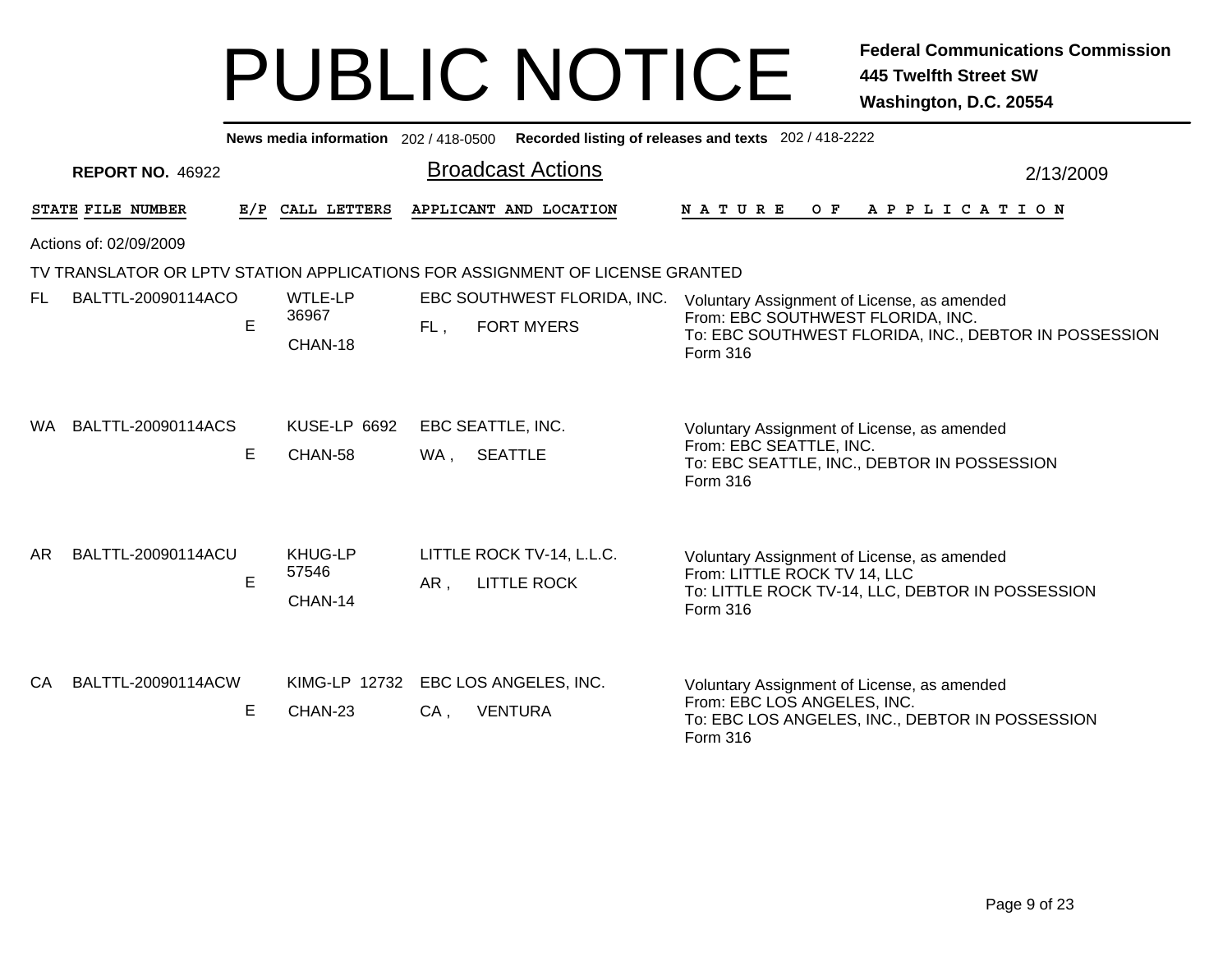|     |                                                                              |     | News media information 202/418-0500 |                                                   |  | Recorded listing of releases and texts 202 / 418-2222                                                                                 |  |  |
|-----|------------------------------------------------------------------------------|-----|-------------------------------------|---------------------------------------------------|--|---------------------------------------------------------------------------------------------------------------------------------------|--|--|
|     | <b>REPORT NO. 46922</b>                                                      |     |                                     | <b>Broadcast Actions</b>                          |  | 2/13/2009                                                                                                                             |  |  |
|     | STATE FILE NUMBER                                                            | E/P | CALL LETTERS                        | APPLICANT AND LOCATION                            |  | NATURE<br>O F<br>A P P L I C A T I O N                                                                                                |  |  |
|     | Actions of: 02/09/2009                                                       |     |                                     |                                                   |  |                                                                                                                                       |  |  |
|     | TV TRANSLATOR OR LPTV STATION APPLICATIONS FOR ASSIGNMENT OF LICENSE GRANTED |     |                                     |                                                   |  |                                                                                                                                       |  |  |
| TN  | BALTTL-20090114ACX                                                           | E   | <b>WNTU-LP</b><br>61019<br>CHAN-26  | EBC NASHVILLE, INC.<br><b>NASHVILLE</b><br>$TN$ , |  | Voluntary Assignment of License, as amended<br>From: EBC NASHVILLE, INC.<br>To: EBC NASHVILLE, INC., DEBTOR IN POSSESSION<br>Form 316 |  |  |
| KY  | BALTTL-20090114ACY                                                           | E   | <b>WBLU-LP</b><br>58985<br>CHAN-62  | EBC NASHVILLE, INC.<br>KY,<br><b>LEXINGTON</b>    |  | Voluntary Assignment of License, as amended<br>From: EBC NASHVILLE, INC.<br>To: EBC NASHVILLE, INC., DEBTOR IN POSSESSION<br>Form 316 |  |  |
| AR. | BALTTL-20090114AEY                                                           | Е   | K33HE 58284<br>CHAN-33              | FORT SMITH 46, INC.<br>AR,<br><b>FORT SMITH</b>   |  | Voluntary Assignment of License, as amended<br>From: FT. SMITH 46, INC.<br>To: FT. SMITH 46, INC., DEBTOR IN POSSESSION<br>Form 316   |  |  |
| AR. | BALTTL-20090114AFD                                                           | Е   | K32GH 14384<br>CHAN-32              | FORT SMITH 46, INC.<br><b>FORT SMITH</b><br>AR,   |  | Voluntary Assignment of License, as amended<br>From: FT. SMITH 46, INC.<br>To: FT. SMITH 46, INC., DEBTOR IN POSSESSION<br>Form 316   |  |  |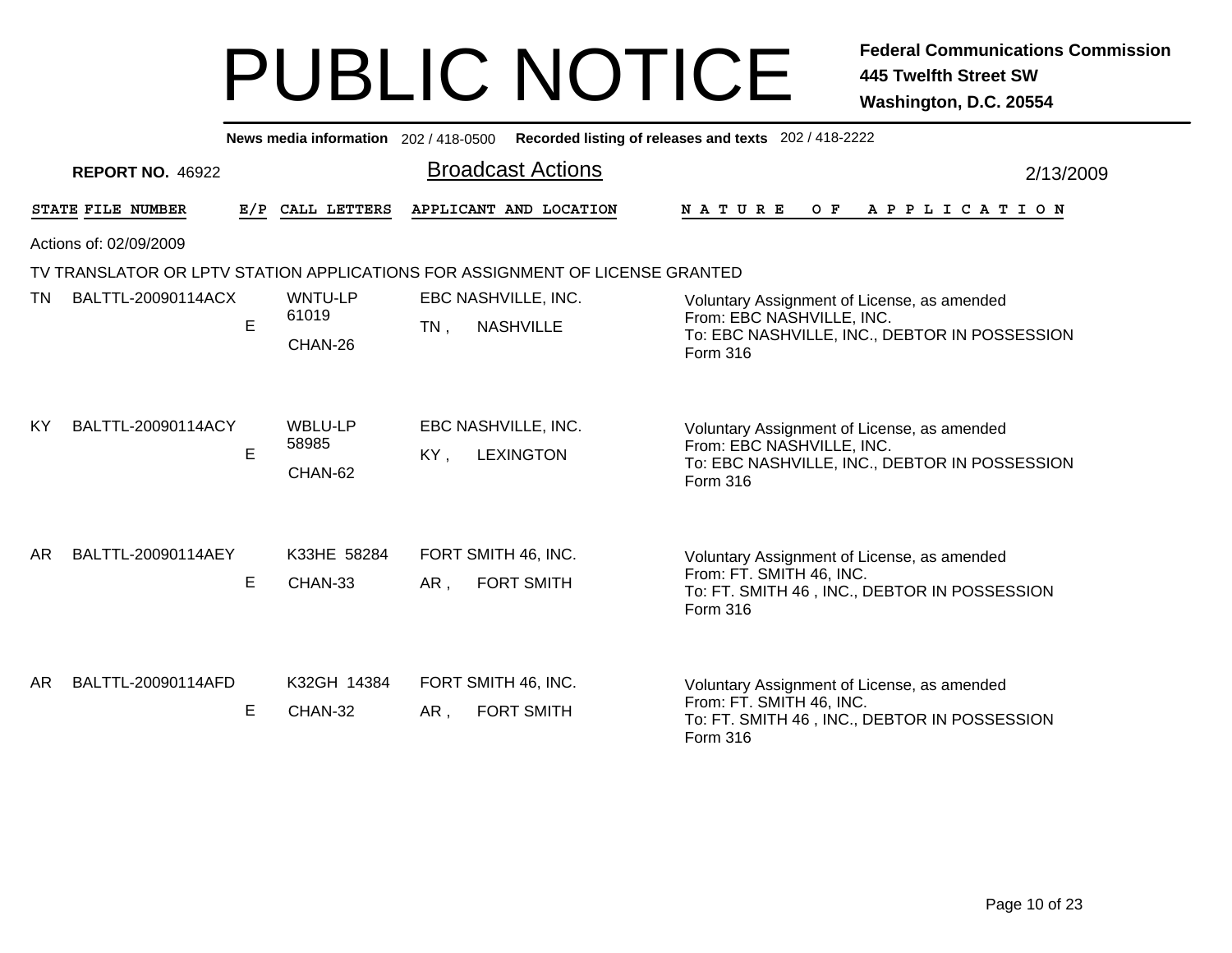|     |                         |     |                                    | News media information 202/418-0500 Recorded listing of releases and texts 202/418-2222 |                                                                                                                                     |  |  |  |  |  |
|-----|-------------------------|-----|------------------------------------|-----------------------------------------------------------------------------------------|-------------------------------------------------------------------------------------------------------------------------------------|--|--|--|--|--|
|     | <b>REPORT NO. 46922</b> |     |                                    | <b>Broadcast Actions</b>                                                                | 2/13/2009                                                                                                                           |  |  |  |  |  |
|     | STATE FILE NUMBER       | E/P | CALL LETTERS                       | APPLICANT AND LOCATION                                                                  | O F<br>A P P L I C A T I O N<br>N A T U R E                                                                                         |  |  |  |  |  |
|     | Actions of: 02/09/2009  |     |                                    |                                                                                         |                                                                                                                                     |  |  |  |  |  |
|     |                         |     |                                    | TV TRANSLATOR OR LPTV STATION APPLICATIONS FOR ASSIGNMENT OF LICENSE GRANTED            |                                                                                                                                     |  |  |  |  |  |
| AR. | BALTTL-20090114AFE      | E   | <b>KEGW-LP</b><br>48534<br>CHAN-64 | FORT SMITH 46, INC.<br><b>FAYETTEVILLE</b><br>AR,                                       | Voluntary Assignment of License, as amended<br>From: FT. SMITH 46, INC.<br>To: FT. SMITH 46, INC., DEBTOR IN POSSESSION<br>Form 316 |  |  |  |  |  |
| AR. | BALTTL-20090114AFF      | Е   | <b>KUFS-LP 58281</b><br>CHAN-54    | FORT SMITH 46, INC.<br>$AR$ ,<br><b>FORT SMITH</b>                                      | Voluntary Assignment of License, as amended<br>From: FT. SMITH 46, INC.<br>To: FT. SMITH 46, INC., DEBTOR IN POSSESSION<br>Form 316 |  |  |  |  |  |
| AR. | BALTTL-20090114AFH      | E.  | K48FL 14387<br>CHAN-48             | FORT SMITH 46, INC.<br><b>FORT SMITH</b><br>AR,                                         | Voluntary Assignment of License, as amended<br>From: FT. SMITH 46, INC.<br>To: FT. SMITH 46, INC., DEBTOR IN POSSESSION<br>Form 316 |  |  |  |  |  |
| AR. | BALTTL-20090114AFM      | E.  | <b>KXUN-LP</b><br>14386<br>CHAN-43 | FORT SMITH 46, INC.<br>AR,<br><b>FORT SMITH</b>                                         | Voluntary Assignment of License, as amended<br>From: FT. SMITH 46, INC.<br>To: FT. SMITH 46, INC., DEBTOR IN POSSESSION<br>Form 316 |  |  |  |  |  |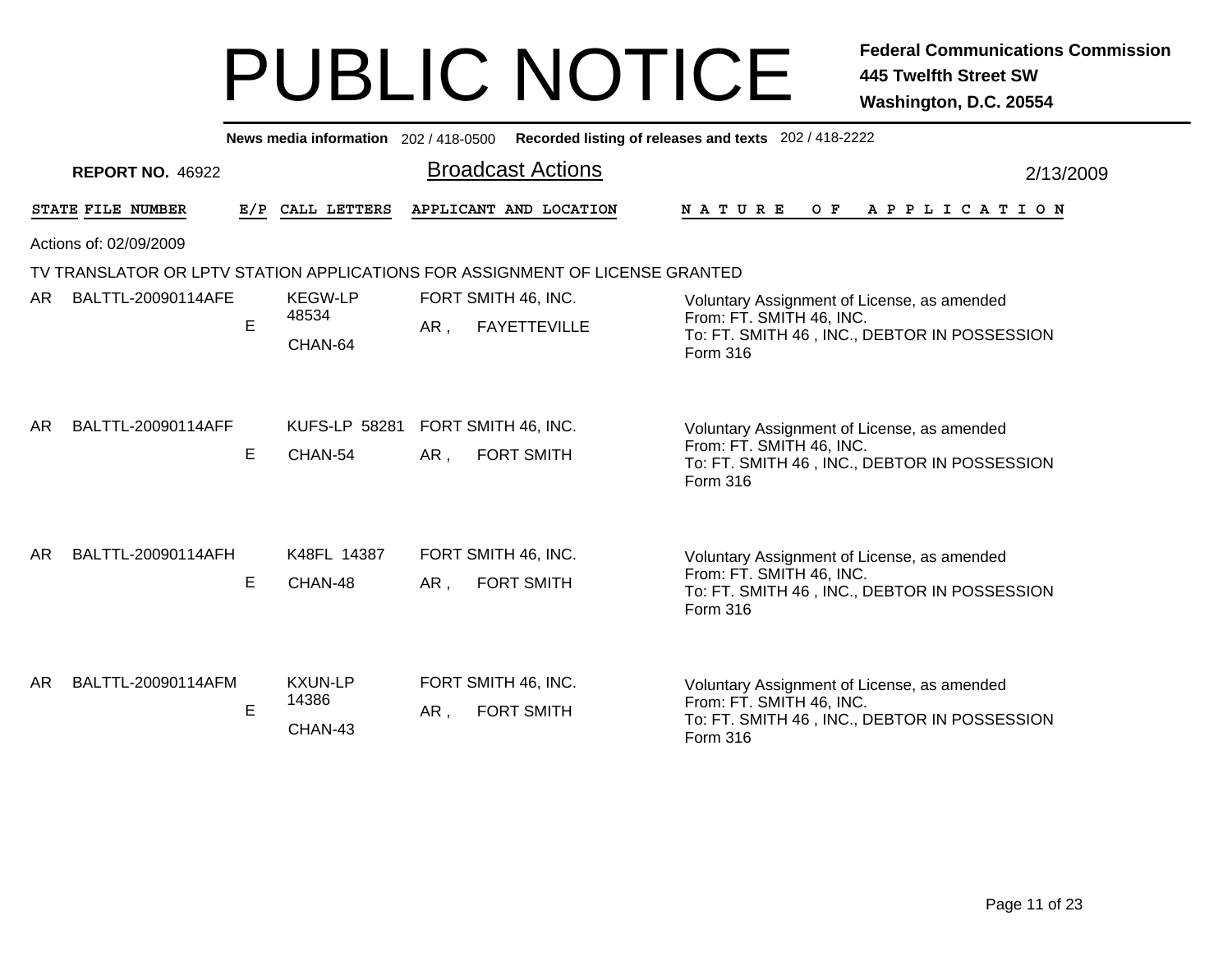|           | News media information 202 / 418-0500 Recorded listing of releases and texts 202 / 418-2222 |    |                                 |                                                                               |                                                                                                                                                                            |           |  |  |  |  |
|-----------|---------------------------------------------------------------------------------------------|----|---------------------------------|-------------------------------------------------------------------------------|----------------------------------------------------------------------------------------------------------------------------------------------------------------------------|-----------|--|--|--|--|
|           | <b>REPORT NO. 46922</b>                                                                     |    |                                 | <b>Broadcast Actions</b>                                                      |                                                                                                                                                                            | 2/13/2009 |  |  |  |  |
|           | STATE FILE NUMBER                                                                           |    | E/P CALL LETTERS                | APPLICANT AND LOCATION                                                        | NATURE OF APPLICATION                                                                                                                                                      |           |  |  |  |  |
|           | Actions of: 02/09/2009                                                                      |    |                                 |                                                                               |                                                                                                                                                                            |           |  |  |  |  |
|           | TV TRANSLATOR OR LPTV STATION APPLICATIONS FOR ASSIGNMENT OF LICENSE GRANTED                |    |                                 |                                                                               |                                                                                                                                                                            |           |  |  |  |  |
| AR.       | BALTTL-20090114AFQ                                                                          |    |                                 | KHTE-LP 57549 EQUITY MEDIA HOLDINGS<br><b>CORPORATION</b>                     | Voluntary Assignment of License, as amended<br>From: EQUITY MEDIA HOLDINGS CORPORATION                                                                                     |           |  |  |  |  |
|           |                                                                                             | E  | CHAN-44                         | AR,<br><b>LITTLE ROCK</b>                                                     | To: EQUITY MEDIA HOLDINGS CORPORATION DEBTOR IN<br>POSSESSION<br>Form 316                                                                                                  |           |  |  |  |  |
| <b>NV</b> | BALTTL-20090114AFR                                                                          | E. | <b>KRRI-LP 60463</b><br>CHAN-25 | <b>EQUITY MEDIA HOLDINGS</b><br><b>CORPORATION</b><br>NV,<br><b>RENO</b>      | Voluntary Assignment of License, as amended<br>From: EQUITY MEDIA HOLDINGS CORPORATION<br>To: EQUITY MEDIA HOLDINGS CORPORATION DEBTOR IN<br>POSSESSION<br>Form 316        |           |  |  |  |  |
| <b>FL</b> | BALTTL-20090114AFS                                                                          | E  | W63DB 129169<br>CHAN-63         | <b>EQUITY MEDIA HOLDINGS</b><br><b>CORPORATION</b><br><b>WILLISTON</b><br>FL, | Voluntary Assignment of License, as amended<br>From: EQUITY MEDIA HOLDINGS CORPORATION<br>To: EQUITY MEDIA HOLDINGS CORPORATION DEBTOR IN<br><b>POSSESSION</b><br>Form 316 |           |  |  |  |  |
| МS        | BALTTL-20090114AFT                                                                          | E  | WJXF-LP<br>26252<br>CHAN-49     | <b>EQUITY MEDIA HOLDINGS</b><br><b>CORPORATION</b><br>MS,<br><b>JACKSON</b>   | Voluntary Assignment of License, as amended<br>From: EQUITY MEDIA HOLDINGS CORPORATION<br>To: EQUITY MEDIA HOLDINGS CORPORATION DEBTOR IN<br><b>POSSESSION</b><br>Form 316 |           |  |  |  |  |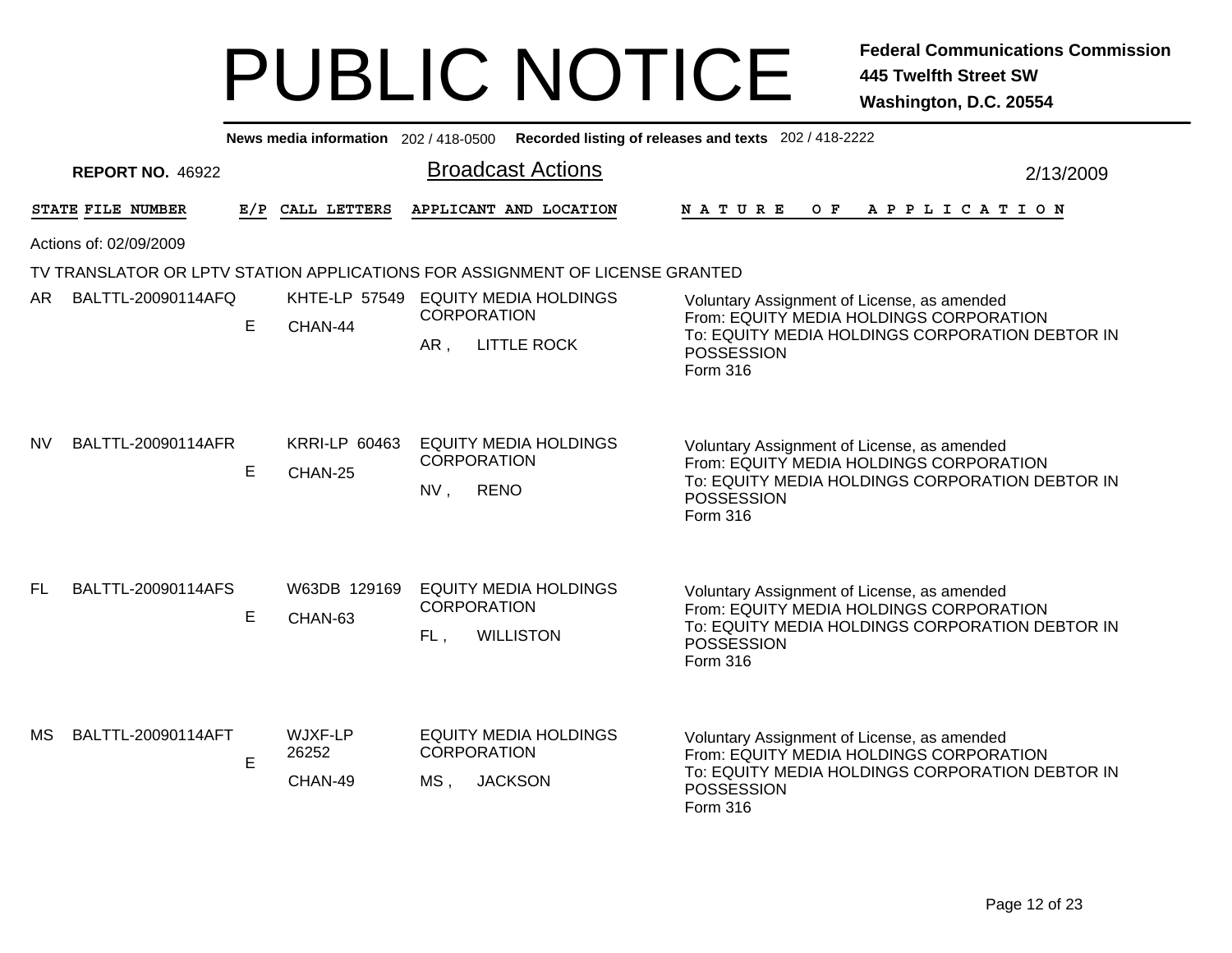|           |                                                                              |             |                   |                                                    | News media information 202 / 418-0500 Recorded listing of releases and texts 202 / 418-2222 |                                                                                                                             |           |  |  |
|-----------|------------------------------------------------------------------------------|-------------|-------------------|----------------------------------------------------|---------------------------------------------------------------------------------------------|-----------------------------------------------------------------------------------------------------------------------------|-----------|--|--|
|           | <b>REPORT NO. 46922</b>                                                      |             |                   |                                                    | <b>Broadcast Actions</b>                                                                    |                                                                                                                             | 2/13/2009 |  |  |
|           | STATE FILE NUMBER                                                            |             | E/P CALL LETTERS  |                                                    | APPLICANT AND LOCATION                                                                      | OF APPLICATION<br><b>NATURE</b>                                                                                             |           |  |  |
|           | Actions of: 02/09/2009                                                       |             |                   |                                                    |                                                                                             |                                                                                                                             |           |  |  |
|           | TV TRANSLATOR OR LPTV STATION APPLICATIONS FOR ASSIGNMENT OF LICENSE GRANTED |             |                   |                                                    |                                                                                             |                                                                                                                             |           |  |  |
| MS.       | BALTTL-20090114AFU                                                           | E           | WJMF-LP<br>26253  |                                                    | <b>EQUITY MEDIA HOLDINGS</b><br><b>CORPORATION</b>                                          | Voluntary Assignment of License, as amended<br>From: EQUITY MEDIA HOLDINGS CORPORATION                                      |           |  |  |
|           |                                                                              |             | CHAN-53           | $MS$ ,                                             | <b>JACKSON</b>                                                                              | To: EQUITY MEDIA HOLDINGS CORPORATION DEBTOR IN<br><b>POSSESSION</b><br>Form 316                                            |           |  |  |
| OK.       | BALTTL-20090114AFV                                                           |             | K64GJ 127214      |                                                    | <b>EQUITY MEDIA HOLDINGS</b>                                                                | Voluntary Assignment of License, as amended                                                                                 |           |  |  |
|           |                                                                              | Е           | CHAN-64           | OK,                                                | <b>CORPORATION</b><br><b>LAWTON</b>                                                         | From: EQUITY MEDIA HOLDINGS CORPORATION<br>To: EQUITY MEDIA HOLDINGS CORPORATION DEBTOR IN<br><b>POSSESSION</b><br>Form 316 |           |  |  |
| <b>TX</b> | BALTTL-20090114AFW                                                           |             | <b>KTWW-LP</b>    |                                                    | <b>EQUITY MEDIA HOLDINGS</b>                                                                | Voluntary Assignment of License, as amended                                                                                 |           |  |  |
|           |                                                                              | E           | 130391<br>CHAN-68 | $TX$ ,                                             | <b>CORPORATION</b><br><b>WICHITA FALLS</b>                                                  | From: EQUITY MEDIA HOLDINGS CORPORATION<br>To: EQUITY MEDIA HOLDINGS CORPORATION DEBTOR IN<br><b>POSSESSION</b><br>Form 316 |           |  |  |
|           |                                                                              |             |                   |                                                    |                                                                                             |                                                                                                                             |           |  |  |
| TX        | BALTTL-20090114AFX                                                           | 125062<br>E | KUWF-LP           | <b>EQUITY MEDIA HOLDINGS</b><br><b>CORPORATION</b> |                                                                                             | Voluntary Assignment of License, as amended<br>From: EQUITY MEDIA HOLDINGS CORPORATION                                      |           |  |  |
|           |                                                                              |             | CHAN-36           | $TX$ ,                                             | <b>WICHITA FALLS</b>                                                                        | To: EQUITY MEDIA HOLDINGS CORPORATION DEBTOR IN<br><b>POSSESSION</b><br>Form 316                                            |           |  |  |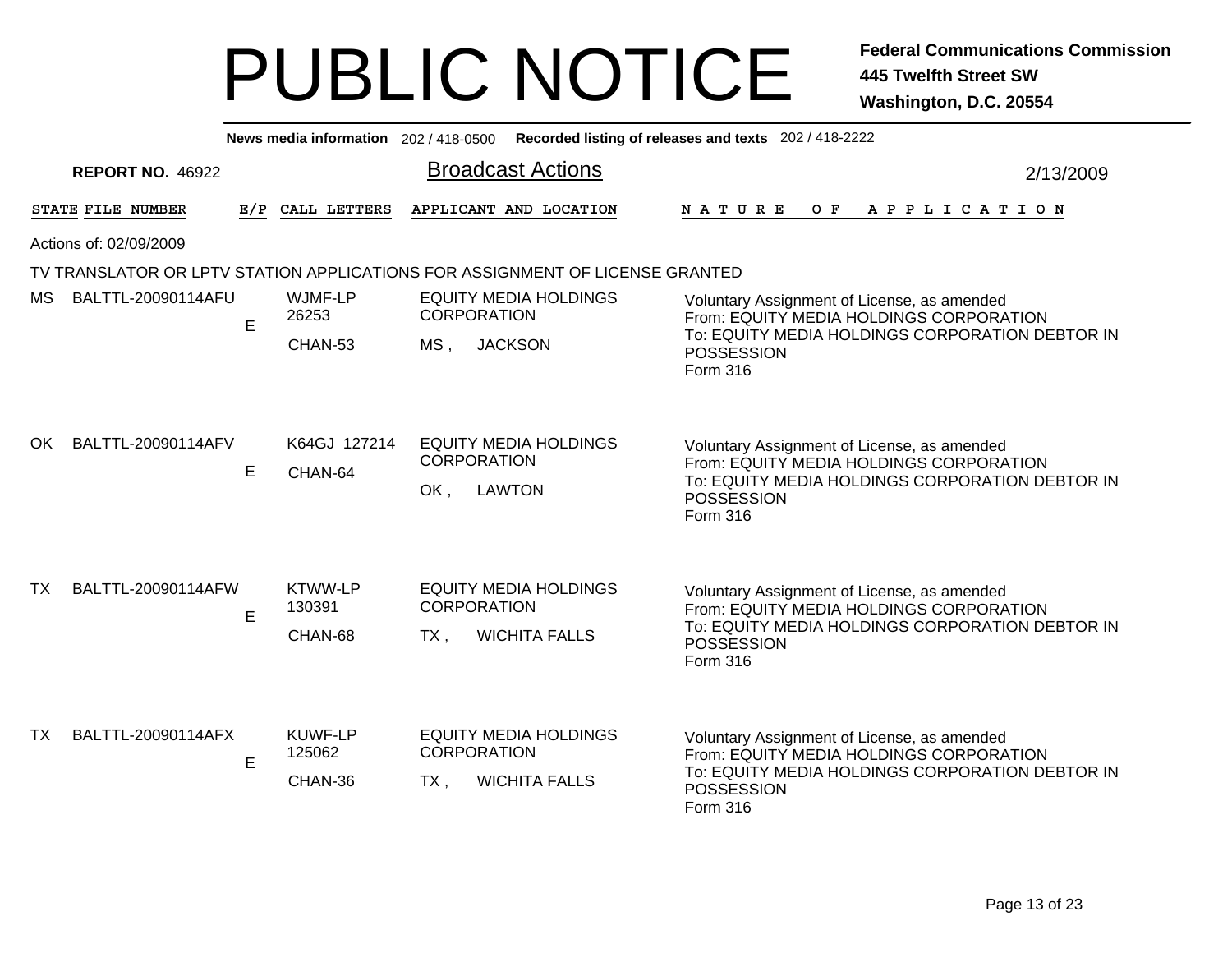|     | News media information 202 / 418-0500 Recorded listing of releases and texts 202 / 418-2222 |    |                                    |                                                                                                                    |                                                                                                                                           |  |  |  |  |  |  |  |  |
|-----|---------------------------------------------------------------------------------------------|----|------------------------------------|--------------------------------------------------------------------------------------------------------------------|-------------------------------------------------------------------------------------------------------------------------------------------|--|--|--|--|--|--|--|--|
|     | <b>REPORT NO. 46922</b>                                                                     |    |                                    | <b>Broadcast Actions</b>                                                                                           | 2/13/2009                                                                                                                                 |  |  |  |  |  |  |  |  |
|     | STATE FILE NUMBER                                                                           |    | E/P CALL LETTERS                   | APPLICANT AND LOCATION<br><b>NATURE</b>                                                                            | O F<br>A P P L I C A T I O N                                                                                                              |  |  |  |  |  |  |  |  |
|     | Actions of: 02/09/2009                                                                      |    |                                    |                                                                                                                    |                                                                                                                                           |  |  |  |  |  |  |  |  |
|     |                                                                                             |    |                                    | TV TRANSLATOR OR LPTV STATION APPLICATIONS FOR ASSIGNMENT OF LICENSE GRANTED                                       |                                                                                                                                           |  |  |  |  |  |  |  |  |
| AR. | BALTTL-20090114AFY                                                                          | E  | CHAN-58                            | KLRA-LP 57548 EQUITY MEDIA HOLDINGS<br><b>CORPORATION</b>                                                          | Voluntary Assignment of License, as amended<br>From: EQUITY MEDIA HOLDINGS CORPORATION                                                    |  |  |  |  |  |  |  |  |
|     |                                                                                             |    |                                    | AR,<br><b>LITTLE ROCK</b><br>POSSESSION<br>Form 316                                                                | To: EQUITY MEDIA HOLDINGS CORPORATION DEBTOR IN                                                                                           |  |  |  |  |  |  |  |  |
| OK. | BALTTL-20090114AFZ                                                                          | E. | <b>KWDW-LP</b><br>36850<br>CHAN-48 | <b>EQUITY MEDIA HOLDINGS</b><br><b>CORPORATION</b><br>OK.<br><b>OKLAHOMA CITY</b><br><b>POSSESSION</b><br>Form 316 | Voluntary Assignment of License, as amended<br>From: EQUITY MEDIA HOLDINGS CORPORATION<br>To: EQUITY MEDIA HOLDINGS CORPORATION DEBTOR IN |  |  |  |  |  |  |  |  |
| AR. | BALTVL-20090114AGA                                                                          | E  | <b>KEJC-LP 24263</b><br>CHAN-47    | <b>EQUITY MEDIA HOLDINGS</b><br><b>CORPORATION</b><br>AR,<br><b>SHERIDAN</b><br>POSSESSION<br>Form 316             | Voluntary Assignment of License, as amended<br>From: EQUITY MEDIA HOLDINGS CORPORATION<br>To: EQUITY MEDIA HOLDINGS CORPORATION DEBTOR IN |  |  |  |  |  |  |  |  |
| IL  | BAPTTL-20090114AGB                                                                          | E  | W23DP 128864<br>CHAN-23            | <b>EQUITY BROADCASTING</b><br><b>CORPORATION</b><br><b>QUINCY</b><br>IL,<br><b>POSSESSION</b><br>Form 316          | Voluntary Assignment of License, as amended<br>From: EQUITY MEDIA HOLDINGS CORPORATION<br>To: EQUITY MEDIA HOLDINGS CORPORATION DEBTOR IN |  |  |  |  |  |  |  |  |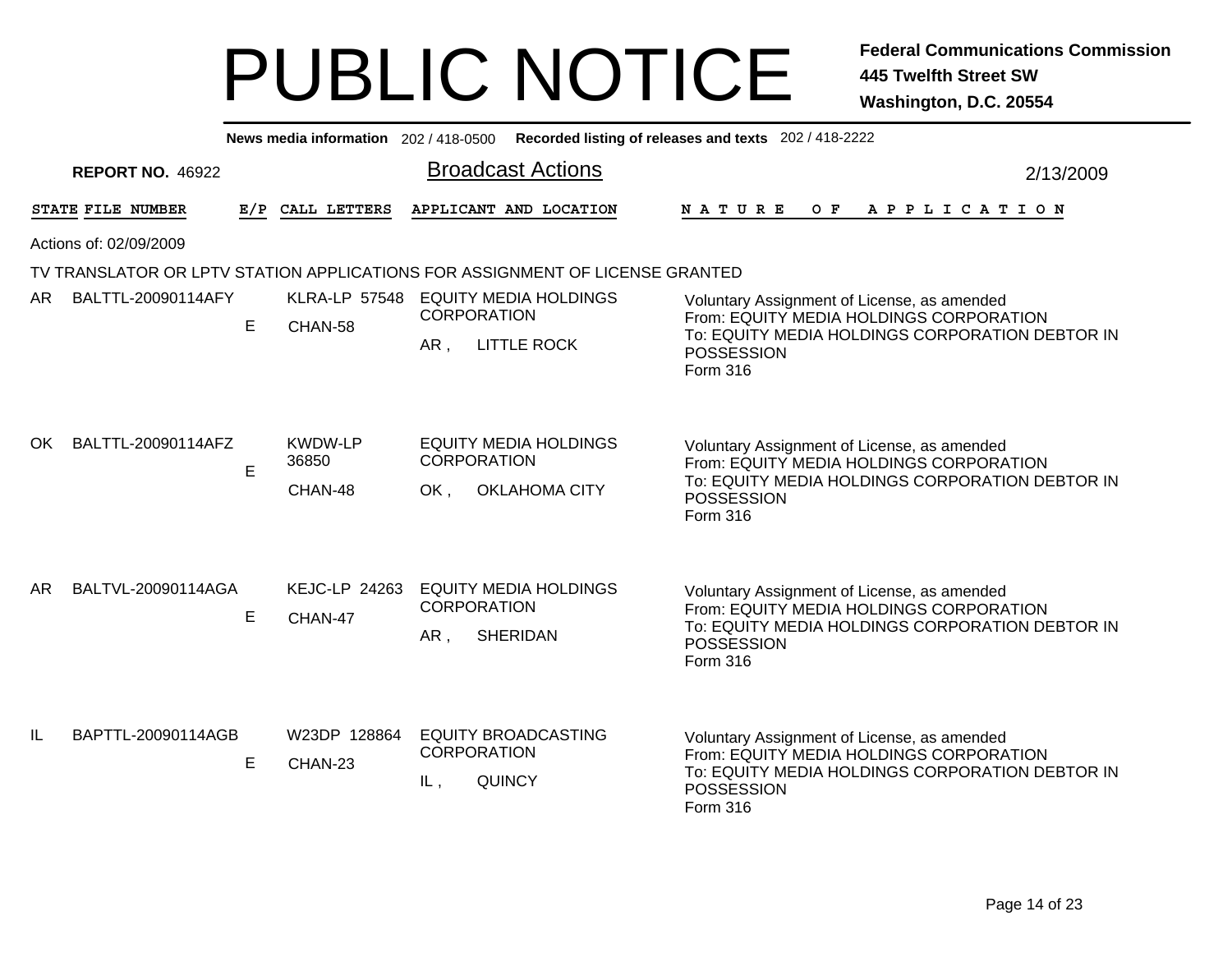|                                                                              | News media information 202 / 418-0500<br>Recorded listing of releases and texts 202 / 418-2222 |   |                                     |                |                                              |                                                       |  |  |  |  |  |  |  |
|------------------------------------------------------------------------------|------------------------------------------------------------------------------------------------|---|-------------------------------------|----------------|----------------------------------------------|-------------------------------------------------------|--|--|--|--|--|--|--|
|                                                                              | <b>REPORT NO. 46922</b>                                                                        |   |                                     |                | <b>Broadcast Actions</b>                     | 2/13/2009                                             |  |  |  |  |  |  |  |
| STATE FILE NUMBER<br>E/P CALL LETTERS                                        |                                                                                                |   |                                     |                | APPLICANT AND LOCATION                       | <b>NATURE</b><br>O F<br>A P P L I C A T I O N         |  |  |  |  |  |  |  |
| Actions of: 02/10/2009                                                       |                                                                                                |   |                                     |                |                                              |                                                       |  |  |  |  |  |  |  |
| FM TRANSLATOR APPLICATIONS FOR MINOR CHANGE TO A LICENSED FACILITY DISMISSED |                                                                                                |   |                                     |                |                                              |                                                       |  |  |  |  |  |  |  |
| CO.                                                                          | BPFT-20090116AAY                                                                               | E | K296CL 63770<br>107.1 MHZ           | INC.<br>CO,    | SUMMIT PUBLIC RADIO AND TV,<br><b>DILLON</b> | Minor change in licensed facilities, callsign K296CL. |  |  |  |  |  |  |  |
| СA                                                                           | BPFT-20090128ABX                                                                               | E | K224CZ<br>147433<br>103.3 MHZ       | INC.<br>$CA$ , | COYOTE COMMUNICATIONS,<br><b>COYOTE</b>      | Minor change in licensed facilities, callsign K224CZ. |  |  |  |  |  |  |  |
| <b>NH</b>                                                                    | BPFT-20090202ACJ                                                                               | E | <b>W233AY</b><br>146333<br>94.5 MHZ | NH,            | CUPID BROADCASTING, LLC<br><b>ANDOVER</b>    | Minor change in licensed facilities, callsign W233AY. |  |  |  |  |  |  |  |

#### AM STATION APPLICATIONS FOR LICENSE TO COVER GRANTED

| SC BL-20081222AEH | WKZK 24696 | GOSPEL RADIO, INC. |                   |  | License to cover. |
|-------------------|------------|--------------------|-------------------|--|-------------------|
|                   | 1600 KHZ   |                    | SC, NORTH AUGUSTA |  |                   |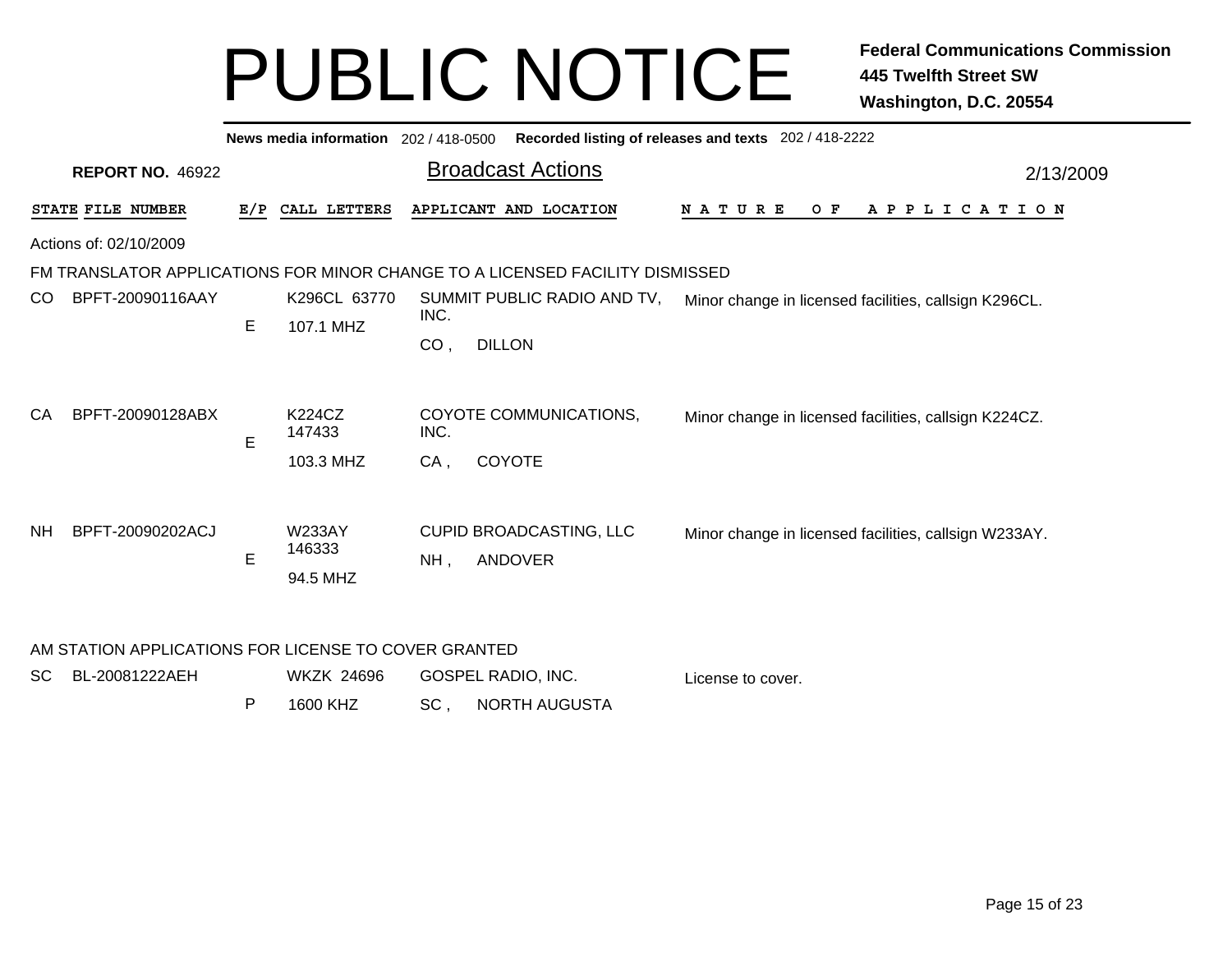|                                                                                 | Recorded listing of releases and texts 202 / 418-2222<br>News media information 202/418-0500 |                               |                                                                      |  |                                             |           |  |  |  |  |  |  |  |
|---------------------------------------------------------------------------------|----------------------------------------------------------------------------------------------|-------------------------------|----------------------------------------------------------------------|--|---------------------------------------------|-----------|--|--|--|--|--|--|--|
| <b>REPORT NO. 46922</b>                                                         |                                                                                              |                               | <b>Broadcast Actions</b>                                             |  |                                             | 2/13/2009 |  |  |  |  |  |  |  |
| STATE FILE NUMBER                                                               | E/P                                                                                          | CALL LETTERS                  | APPLICANT AND LOCATION                                               |  | N A T U R E<br>O F<br>A P P L I C A T I O N |           |  |  |  |  |  |  |  |
| Actions of: 02/10/2009                                                          |                                                                                              |                               |                                                                      |  |                                             |           |  |  |  |  |  |  |  |
| AM STATION APPLICATIONS FOR LICENSE TO COVER GRANTED                            |                                                                                              |                               |                                                                      |  |                                             |           |  |  |  |  |  |  |  |
| BL-20090105AIF<br><b>NY</b>                                                     |                                                                                              | <b>WIRY 73035</b>             | <b>HOMETOWN RADIO INC</b>                                            |  | License to cover.                           |           |  |  |  |  |  |  |  |
|                                                                                 | P                                                                                            | 1340 KHZ                      | <b>PLATTSBURG</b><br>$NY$ ,                                          |  |                                             |           |  |  |  |  |  |  |  |
| BL-20090107AKZ<br>FL.                                                           | P                                                                                            | <b>WIYD 25862</b><br>1260 KHZ | HALL BROADCASTING COMPANY License to cover.<br><b>PALATKA</b><br>FL, |  |                                             |           |  |  |  |  |  |  |  |
| AR.<br>BL-20090108APE                                                           | P                                                                                            | <b>KLTK 33073</b><br>1140 KHZ | LA MAS MEXICANA LLC<br><b>CENTERTON</b><br>AR,                       |  | License to cover.                           |           |  |  |  |  |  |  |  |
| DIGITAL TV APPLICATIONS FOR MINOR MODIFICATION TO A CONSTRUCTION PERMIT GRANTED |                                                                                              |                               |                                                                      |  |                                             |           |  |  |  |  |  |  |  |

| MI | BMPCDT-20080710AWJ | WDHS-DT |    | W. RUSSELL WITHERS, JR. | Modification of construction permit file number |
|----|--------------------|---------|----|-------------------------|-------------------------------------------------|
|    |                    | 15498   | МΙ | <b>IRON MOUNTAIN</b>    | BPCDT-20080222AEF.                              |
|    |                    | CHAN-8  |    |                         | Engineering Amendment filed 01/23/2009          |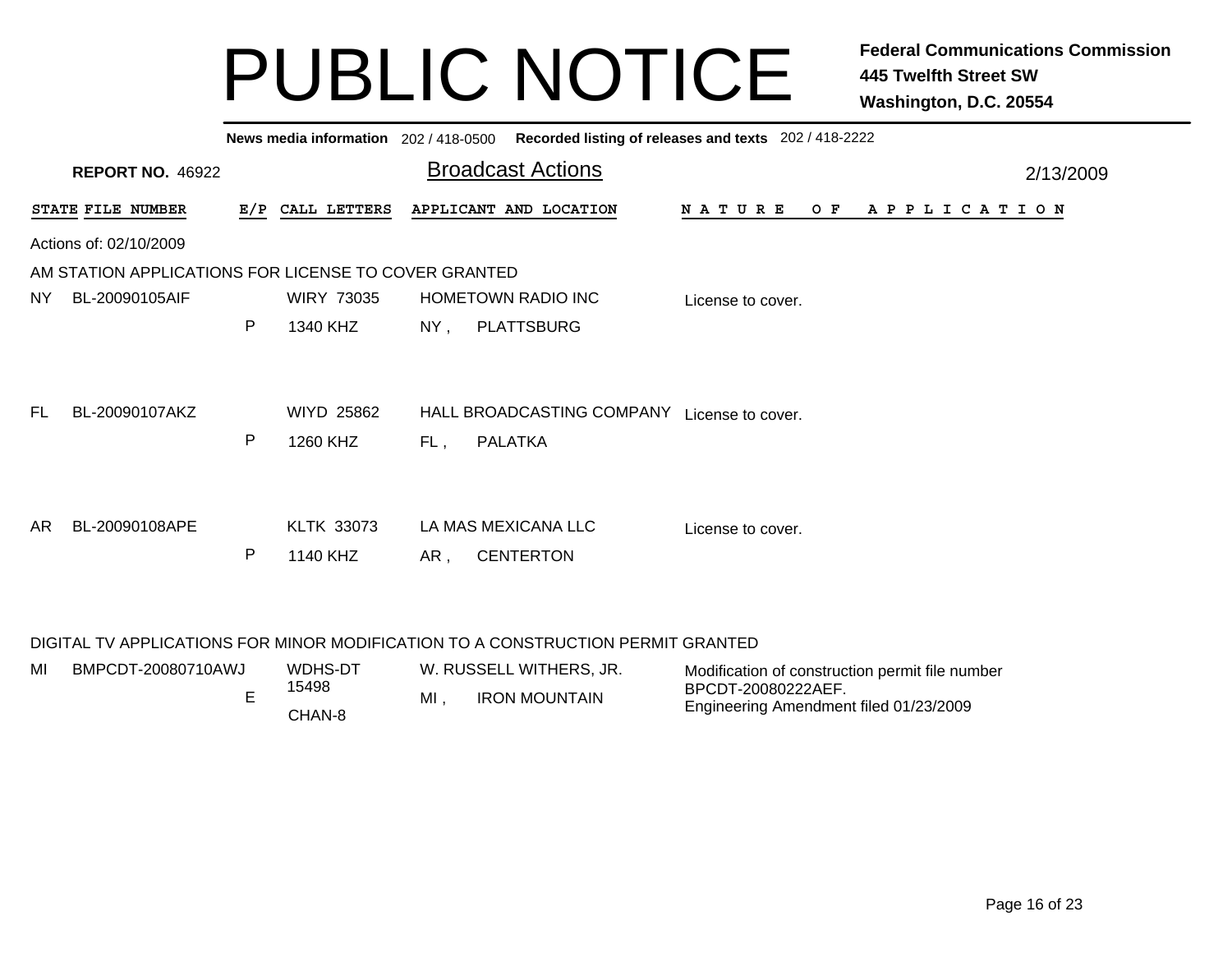| Recorded listing of releases and texts 202 / 418-2222<br>News media information 202 / 418-0500 |                                       |                               |                                                                                           |                                                                               |  |  |  |  |  |  |  |  |  |  |
|------------------------------------------------------------------------------------------------|---------------------------------------|-------------------------------|-------------------------------------------------------------------------------------------|-------------------------------------------------------------------------------|--|--|--|--|--|--|--|--|--|--|
| <b>REPORT NO. 46922</b>                                                                        | <b>Broadcast Actions</b><br>2/13/2009 |                               |                                                                                           |                                                                               |  |  |  |  |  |  |  |  |  |  |
| STATE FILE NUMBER                                                                              |                                       | E/P CALL LETTERS              | APPLICANT AND LOCATION<br>N A T U R E                                                     | O F<br>APPLICATION                                                            |  |  |  |  |  |  |  |  |  |  |
| Actions of: 02/10/2009                                                                         |                                       |                               |                                                                                           |                                                                               |  |  |  |  |  |  |  |  |  |  |
| FM STATION APPLICATIONS FOR ASSIGNMENT OF LICENSE GRANTED                                      |                                       |                               |                                                                                           |                                                                               |  |  |  |  |  |  |  |  |  |  |
| OR.<br>BALED-20081217ABG                                                                       |                                       | <b>KORM 92452</b>             | WORLD RADIO NETWORK, INC.                                                                 | Voluntary Assignment of License, as amended                                   |  |  |  |  |  |  |  |  |  |  |
|                                                                                                | Е                                     | 90.5 MHZ                      | <b>ASTORIA</b><br>OR,<br>To: CARLOS ARANA MINISTRIES<br>Form 314                          | From: WORLD RADIO NETWORK, INC.                                               |  |  |  |  |  |  |  |  |  |  |
| BALH-20081222AAZ<br>TX.                                                                        | Е                                     | <b>KXDJ 61684</b><br>98.3 MHZ | <b>GEORGE CHAMBERS</b><br>From: GEORGE CHAMBERS<br><b>SPEARMAN</b><br>TX,<br>Form 314     | Voluntary Assignment of License, as amended<br>To: CHRIS SAMPLES BROADCASTING |  |  |  |  |  |  |  |  |  |  |
| FM STATION APPLICATIONS FOR LICENSE TO COVER GRANTED                                           |                                       |                               |                                                                                           |                                                                               |  |  |  |  |  |  |  |  |  |  |
| BLED-20090121ADD<br>ID                                                                         | Е                                     | <b>KWRV 42917</b><br>91.9 MHZ | MINNESOTA PUBLIC RADIO<br>License to cover.<br><b>SUN VALLEY</b><br>ID,                   |                                                                               |  |  |  |  |  |  |  |  |  |  |
| BLED-20090122ACP<br>OR.                                                                        | E                                     | <b>KARO 57066</b><br>98.7 MHZ | <b>EDUCATIONAL MEDIA</b><br>License to cover.<br><b>FOUNDATION</b><br><b>NYSSA</b><br>OR, |                                                                               |  |  |  |  |  |  |  |  |  |  |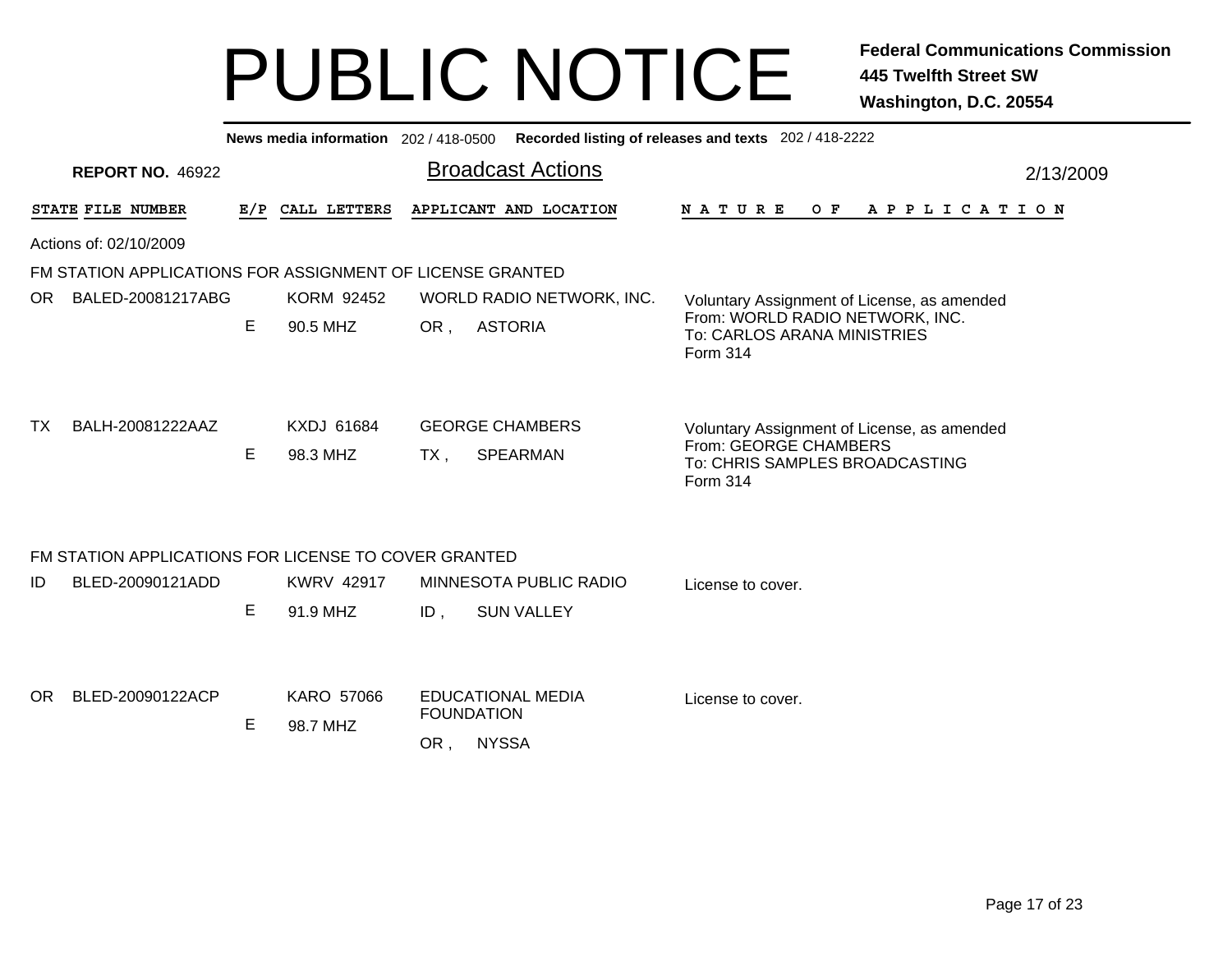|     | Recorded listing of releases and texts 202 / 418-2222<br>News media information 202/418-0500 |   |                              |                 |                                                |                                                             |  |  |  |  |  |  |  |
|-----|----------------------------------------------------------------------------------------------|---|------------------------------|-----------------|------------------------------------------------|-------------------------------------------------------------|--|--|--|--|--|--|--|
|     | <b>REPORT NO. 46922</b>                                                                      |   |                              |                 | <b>Broadcast Actions</b>                       | 2/13/2009                                                   |  |  |  |  |  |  |  |
|     | STATE FILE NUMBER                                                                            |   | E/P CALL LETTERS             |                 | APPLICANT AND LOCATION                         | N A T U R E<br>O F<br>A P P L I C A T I O N                 |  |  |  |  |  |  |  |
|     | Actions of: 02/10/2009                                                                       |   |                              |                 |                                                |                                                             |  |  |  |  |  |  |  |
|     | FM STATION APPLICATIONS FOR LICENSE TO COVER GRANTED                                         |   |                              |                 |                                                |                                                             |  |  |  |  |  |  |  |
| MS. | BLH-20090129AOI                                                                              |   | <b>WYAB 77646</b>            |                 | SSR COMMUNICATIONS, INC.                       | License to cover.                                           |  |  |  |  |  |  |  |
|     |                                                                                              | E | 103.9 MHZ                    |                 | MS, FLORA                                      |                                                             |  |  |  |  |  |  |  |
| AL  | BLH-20090130AAJ                                                                              | E | <b>WALX 950</b><br>100.9 MHZ | AL,             | SCOTT COMMUNICATIONS, INC.<br><b>ORRVILLE</b>  | License to cover.                                           |  |  |  |  |  |  |  |
|     | BLH-20090130ANK                                                                              |   | KAYO 165988                  |                 | MCC RADIO, LLC                                 |                                                             |  |  |  |  |  |  |  |
| AK. |                                                                                              | Е | 100.9 MHZ                    |                 | <b>WASILLA</b>                                 | License to cover.                                           |  |  |  |  |  |  |  |
|     |                                                                                              |   |                              | AK,             |                                                |                                                             |  |  |  |  |  |  |  |
| CO. | BLED-20090202ABP                                                                             |   | KTAW 89073                   |                 | <b>EDUCATIONAL</b><br><b>COMMUNICATIONS OF</b> | License to cover.<br>Engineering Amendment filed 02/04/2009 |  |  |  |  |  |  |  |
|     |                                                                                              | E | 89.3 MHZ                     |                 | COLORADO SPRINGS, INC.                         |                                                             |  |  |  |  |  |  |  |
|     |                                                                                              |   |                              | CO <sub>1</sub> | WALSENBURG                                     |                                                             |  |  |  |  |  |  |  |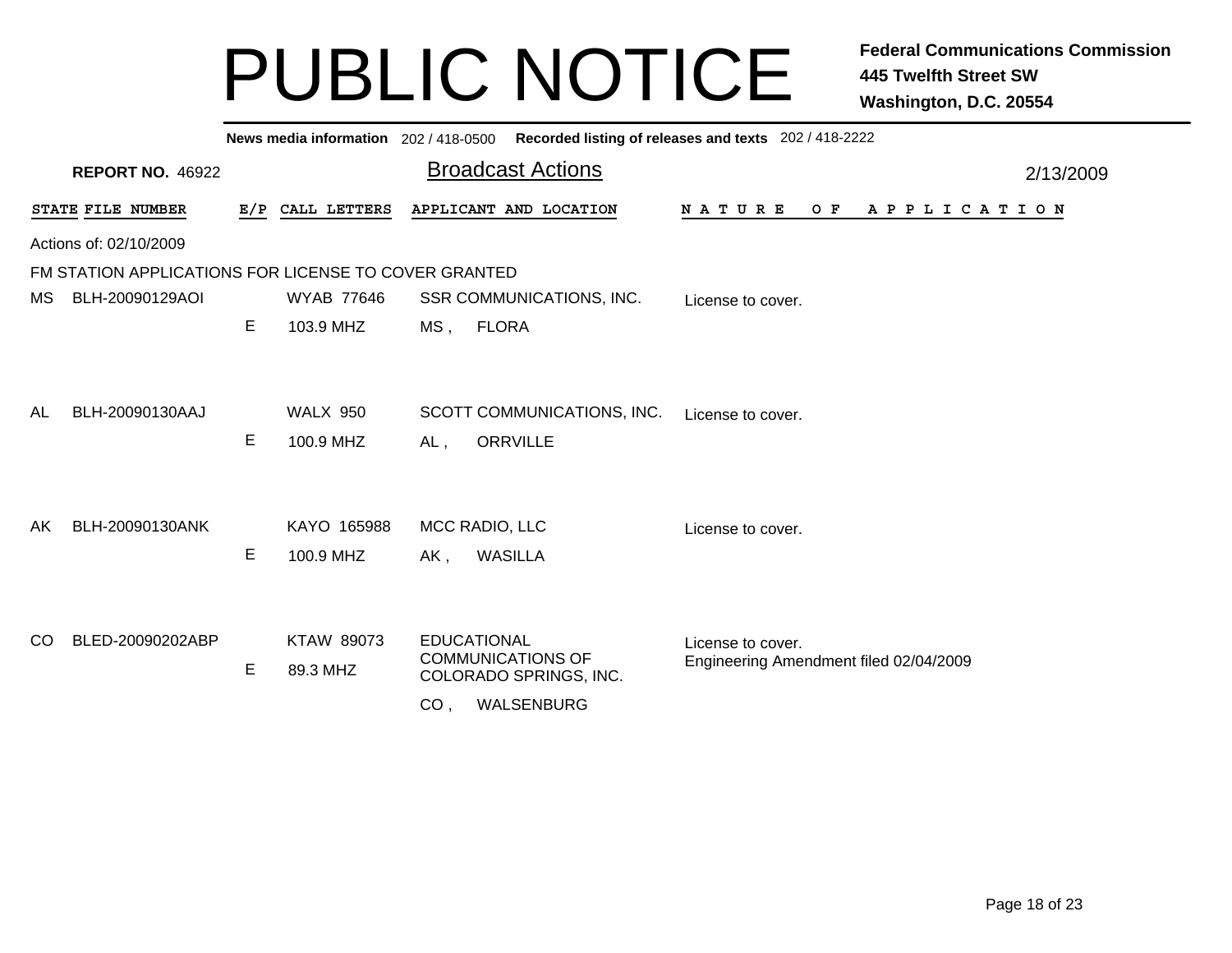|      |                         |   |                          | News media information 202 / 418-0500 Recorded listing of releases and texts 202 / 418-2222 |                                                                                                                                                |
|------|-------------------------|---|--------------------------|---------------------------------------------------------------------------------------------|------------------------------------------------------------------------------------------------------------------------------------------------|
|      | <b>REPORT NO. 46922</b> |   |                          | <b>Broadcast Actions</b>                                                                    | 2/13/2009                                                                                                                                      |
|      | STATE FILE NUMBER       |   | E/P CALL LETTERS         | APPLICANT AND LOCATION                                                                      | N A T U R E<br>O F<br>A P P L I C A T I O N                                                                                                    |
|      | Actions of: 02/10/2009  |   |                          |                                                                                             |                                                                                                                                                |
|      |                         |   |                          | FM STATION APPLICATIONS FOR MODIFICATION OF LICENSE GRANTED                                 |                                                                                                                                                |
|      | WA BMLED-20090112AVK    |   | <b>KSFC 61933</b>        | SPOKANE PUBLIC RADIO, INC.                                                                  | License to modify.                                                                                                                             |
|      |                         | E | 91.9 MHZ                 | <b>SPOKANE</b><br>WA,                                                                       |                                                                                                                                                |
|      |                         |   |                          | FM STATION APPLICATIONS FOR MINOR MODIFICATION TO A CONSTRUCTION PERMIT GRANTED             |                                                                                                                                                |
| TX.  | BMPED-20081215ACZ       |   | <b>KJIC 12972</b>        | COMMUNITY RADIO, INC.                                                                       | Mod of CP to chg                                                                                                                               |
|      |                         | E | 90.5 MHZ                 | <b>SANTA FE</b><br>$TX$ ,                                                                   | Engineering Amendment filed 01/29/2009                                                                                                         |
|      |                         |   |                          | FM STATION APPLICATIONS FOR ORIGINAL CONSTRUCTION PERMIT GRANTED                            |                                                                                                                                                |
| WA . | BNPED-20071012ARO       | E | NEW 174632<br>91.9 MHZ   | <b>SAN JUAN ISLAND COMMUNITY</b><br><b>RADIO</b>                                            | CP New Station.<br>Engineering Amendment filed 12/10/2007                                                                                      |
|      |                         |   |                          | <b>FRIDAY HARBOR</b><br>WA,                                                                 | Petition for Reconsideration Filed 04/30/2008 by San Juan Island<br><b>Community Radio</b><br>Petition for Reconsideration granted 6/6/2008    |
|      |                         |   |                          | FM STATION APPLICATIONS FOR MINOR CHANGE TO A LICENSED FACILITY GRANTED                     |                                                                                                                                                |
| CO.  | BPH-20080414AAC         | E | KPAU 164122<br>103.5 MHZ | COLLEGE CREEK MEDIA, LLC<br><b>CENTER</b><br>CO <sub>1</sub>                                | Mod of CP to chg<br>Engineering Amendment filed 07/03/2008<br>Engineering Amendment filed 06/17/2008<br>Engineering Amendment filed 01/26/2009 |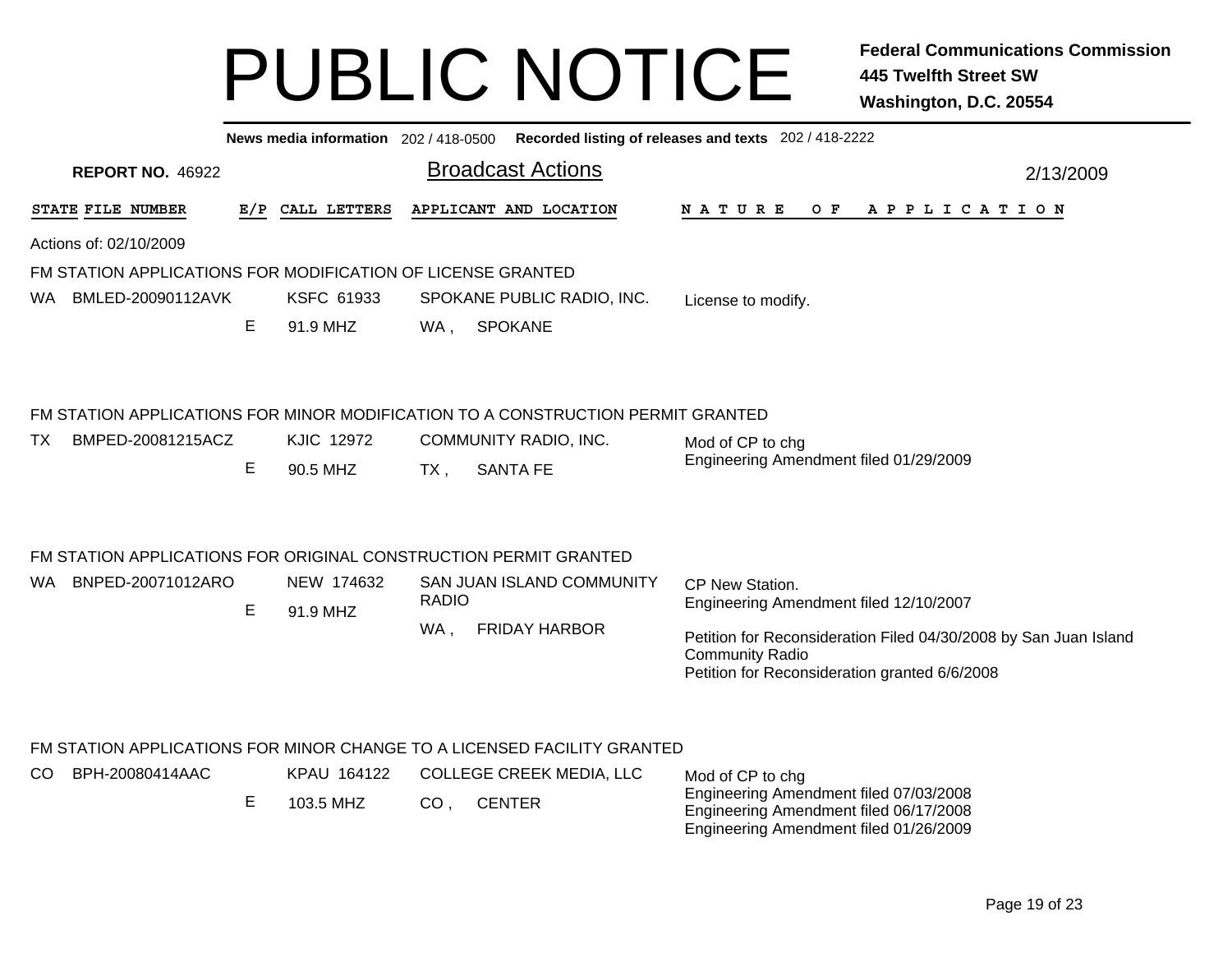|                                                                                              | News media information 202 / 418-0500 Recorded listing of releases and texts 202 / 418-2222 |   |                         |                          |                                               |  |                                                                            |  |  |  |  |  |  |
|----------------------------------------------------------------------------------------------|---------------------------------------------------------------------------------------------|---|-------------------------|--------------------------|-----------------------------------------------|--|----------------------------------------------------------------------------|--|--|--|--|--|--|
|                                                                                              | <b>REPORT NO. 46922</b>                                                                     |   |                         | <b>Broadcast Actions</b> |                                               |  | 2/13/2009                                                                  |  |  |  |  |  |  |
|                                                                                              | STATE FILE NUMBER                                                                           |   | E/P CALL LETTERS        |                          | APPLICANT AND LOCATION                        |  | <b>NATURE</b><br>O F<br>A P P L I C A T I O N                              |  |  |  |  |  |  |
|                                                                                              | Actions of: 02/10/2009                                                                      |   |                         |                          |                                               |  |                                                                            |  |  |  |  |  |  |
| FM AUXILIARY TRANSMITTING ANTENNA APPLICATIONS FOR LICENSE TO COVER AUXILIARY PERMIT GRANTED |                                                                                             |   |                         |                          |                                               |  |                                                                            |  |  |  |  |  |  |
| TX.                                                                                          | BXLH-20090121AHN                                                                            | E | <b>KKTX-FM</b><br>48952 |                          | <b>GAP BROADCASTING TYLER</b><br>LICENSE, LLC |  | License to cover auxiliary permit.                                         |  |  |  |  |  |  |
|                                                                                              |                                                                                             |   | 96.1 MHZ                | TX,                      | <b>KILGORE</b>                                |  |                                                                            |  |  |  |  |  |  |
|                                                                                              |                                                                                             |   |                         |                          |                                               |  |                                                                            |  |  |  |  |  |  |
|                                                                                              | FM TRANSLATOR APPLICATIONS FOR ASSIGNMENT OF LICENSE GRANTED                                |   |                         |                          |                                               |  |                                                                            |  |  |  |  |  |  |
| OR.                                                                                          | BALFT-20081217ABH                                                                           |   | K211ET 76097            |                          | WORLD RADIO NETWORK, INC.                     |  | Voluntary Assignment of License, as amended                                |  |  |  |  |  |  |
|                                                                                              |                                                                                             | E | 90.1 MHZ                | OR,                      | <b>ASTORIA</b>                                |  | From: WORLD RADIO NETWORK, INC.<br>To: CARLOS ARANA MINISTRIES<br>Form 314 |  |  |  |  |  |  |
|                                                                                              |                                                                                             |   |                         |                          |                                               |  |                                                                            |  |  |  |  |  |  |
|                                                                                              | FM TRANSLATOR APPLICATIONS FOR LICENSE TO COVER GRANTED                                     |   |                         |                          |                                               |  |                                                                            |  |  |  |  |  |  |
| IN                                                                                           | BLFT-20051219AAI                                                                            |   | <b>W230AR</b>           |                          | INDIANA COMMUNITY RADIO                       |  | License to cover.                                                          |  |  |  |  |  |  |
|                                                                                              |                                                                                             | E | 142835                  |                          | <b>CORPORATION</b>                            |  |                                                                            |  |  |  |  |  |  |
|                                                                                              |                                                                                             |   | 93.9 MHZ                | $IN$ ,                   | <b>NEW CASTLE</b>                             |  |                                                                            |  |  |  |  |  |  |
|                                                                                              |                                                                                             |   |                         |                          |                                               |  |                                                                            |  |  |  |  |  |  |
| PA.                                                                                          | BLFT-20090202AAG                                                                            | E | <b>W300BX</b><br>140301 | INC.                     | EUROPA COMMUNICATIONS,                        |  | License to cover.                                                          |  |  |  |  |  |  |
|                                                                                              |                                                                                             |   | 107.9 MHZ               | PA,                      | <b>WELLSBORO</b>                              |  |                                                                            |  |  |  |  |  |  |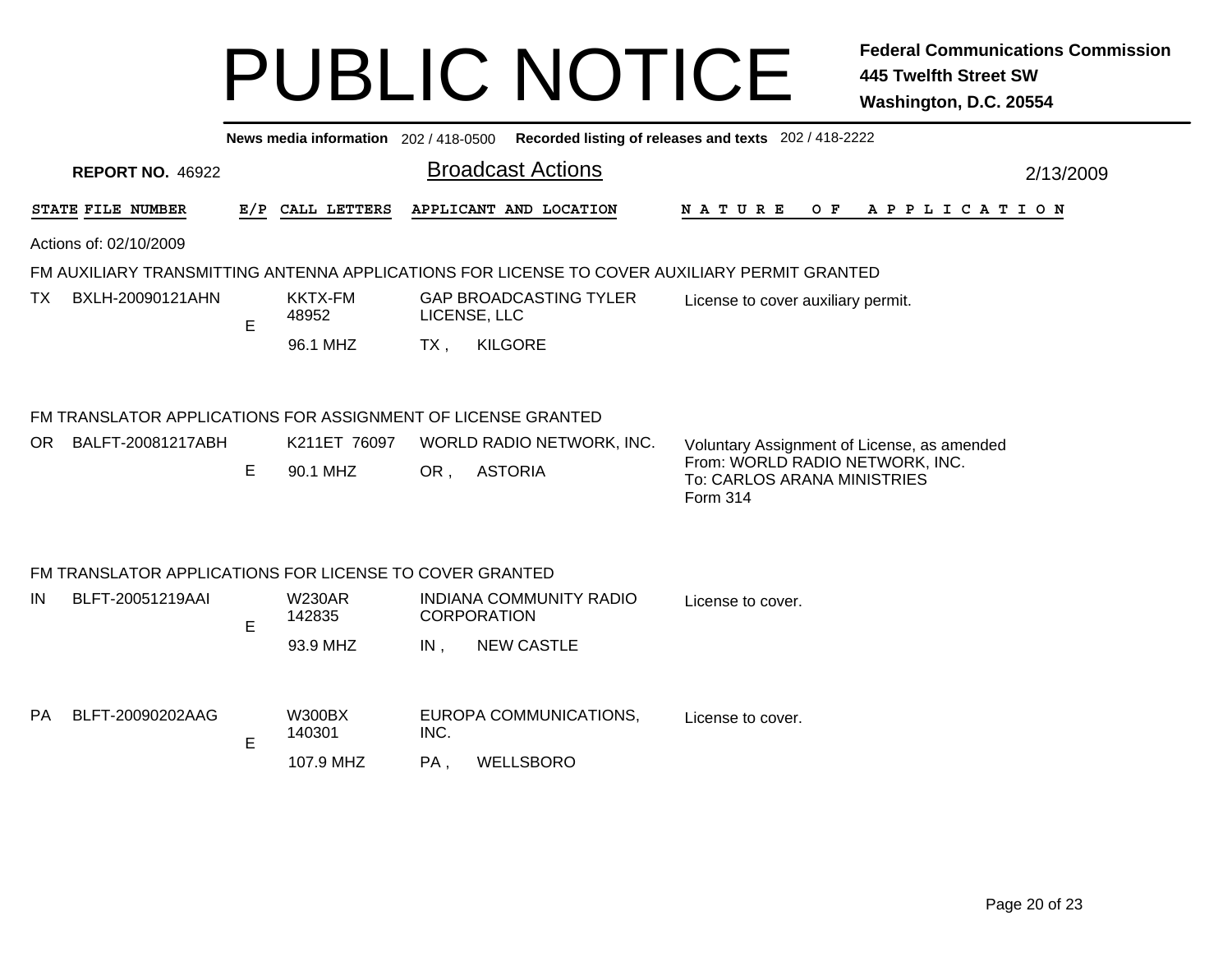|     |                                                                                    |    |                          |        | News media information 202 / 418-0500 Recorded listing of releases and texts 202 / 418-2222 |                                                       |  |                                                       |     |                       |  |  |  |  |           |  |
|-----|------------------------------------------------------------------------------------|----|--------------------------|--------|---------------------------------------------------------------------------------------------|-------------------------------------------------------|--|-------------------------------------------------------|-----|-----------------------|--|--|--|--|-----------|--|
|     | <b>REPORT NO. 46922</b>                                                            |    |                          |        | <b>Broadcast Actions</b>                                                                    |                                                       |  |                                                       |     |                       |  |  |  |  | 2/13/2009 |  |
|     | STATE FILE NUMBER                                                                  |    | E/P CALL LETTERS         |        | APPLICANT AND LOCATION                                                                      | N A T U R E                                           |  |                                                       | O F | A P P L I C A T I O N |  |  |  |  |           |  |
|     | Actions of: 02/10/2009                                                             |    |                          |        |                                                                                             |                                                       |  |                                                       |     |                       |  |  |  |  |           |  |
|     | FM TRANSLATOR APPLICATIONS FOR MINOR MODIFICATION TO A CONSTRUCTION PERMIT GRANTED |    |                          |        |                                                                                             |                                                       |  |                                                       |     |                       |  |  |  |  |           |  |
| СA  | BMPFT-20090209AJZ                                                                  | E. | K240DX 79122<br>95.9 MHZ |        | <b>EDUCATIONAL MEDIA</b><br><b>FOUNDATION</b>                                               | Mod of CP                                             |  |                                                       |     |                       |  |  |  |  |           |  |
|     |                                                                                    |    |                          | $CA$ , | <b>EUREKA</b>                                                                               |                                                       |  |                                                       |     |                       |  |  |  |  |           |  |
|     | FM TRANSLATOR APPLICATIONS FOR MINOR CHANGE TO A LICENSED FACILITY GRANTED         |    |                          |        |                                                                                             |                                                       |  |                                                       |     |                       |  |  |  |  |           |  |
| ID  | BPFT-20090206AAC                                                                   |    | K268BP 87708             |        | MARIA E. JUAREZ                                                                             | Minor change in licensed facilities, callsign K268BP. |  |                                                       |     |                       |  |  |  |  |           |  |
|     |                                                                                    | Е  | 101.5 MHZ                | $ID$ , | <b>MOUNTAIN HOME</b>                                                                        |                                                       |  |                                                       |     |                       |  |  |  |  |           |  |
| FL. | BPFT-20090209AAR                                                                   |    | <b>W272BM</b>            |        | <b>CALL COMMUNICATIONS</b>                                                                  |                                                       |  | Minor change in licensed facilities, callsign W272BM. |     |                       |  |  |  |  |           |  |
|     |                                                                                    | Е  | 156554                   |        | GROUP, INC.                                                                                 |                                                       |  |                                                       |     |                       |  |  |  |  |           |  |
|     |                                                                                    |    | 102.3 MHZ                | FL.    | <b>FORT MYERS BEACH</b>                                                                     |                                                       |  |                                                       |     |                       |  |  |  |  |           |  |
| FL. | BPFT-20090209AAV                                                                   |    | <b>W213BQ</b><br>156543  |        | <b>CALL COMMUNICATIONS</b><br>GROUP, INC.                                                   | Minor change in licensed facilities, callsign W213BQ. |  |                                                       |     |                       |  |  |  |  |           |  |
|     |                                                                                    | Е  | 90.5 MHZ                 | FL,    | <b>NAPLES</b>                                                                               |                                                       |  |                                                       |     |                       |  |  |  |  |           |  |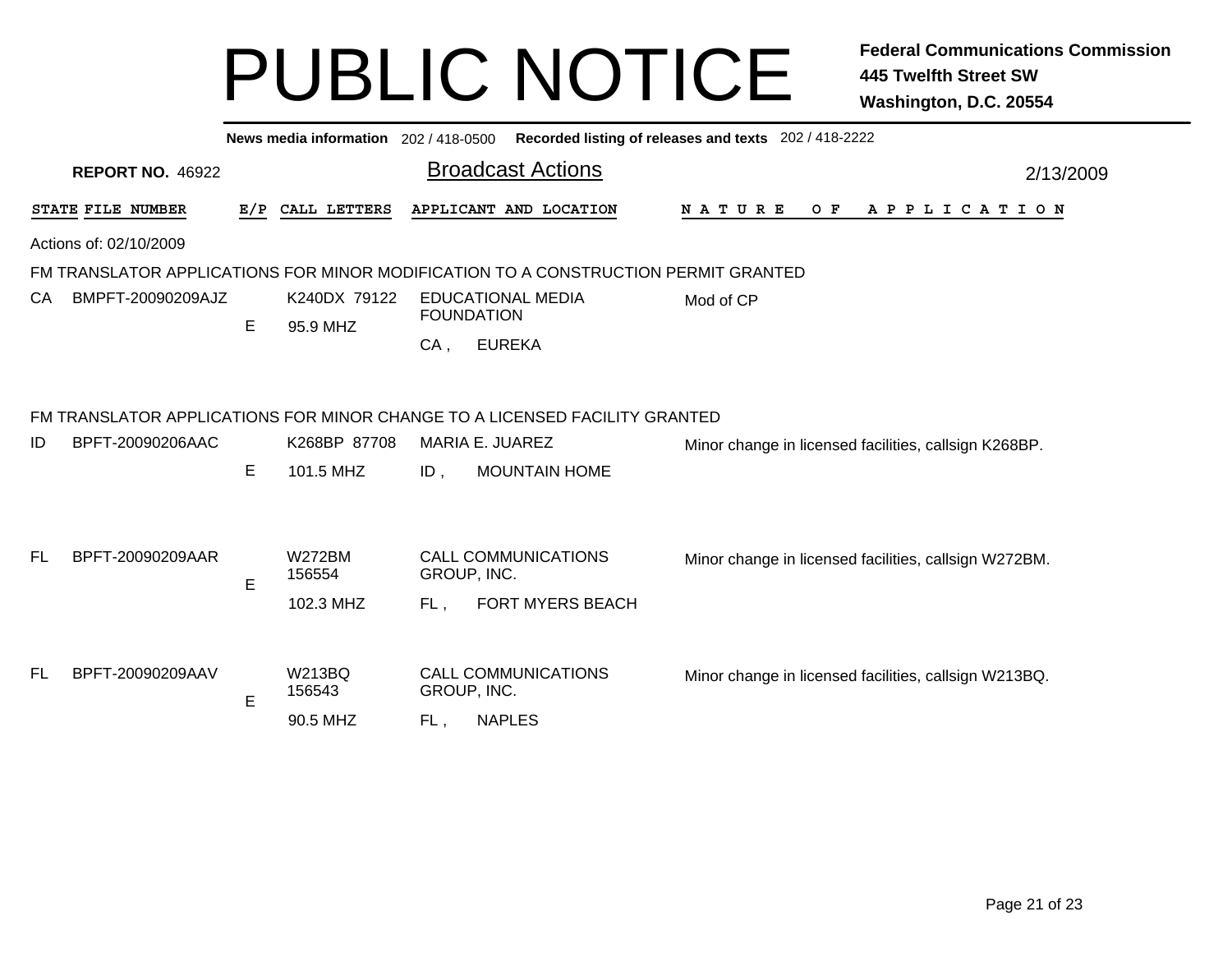|                        | News media information 202/418-0500<br>Recorded listing of releases and texts 202 / 418-2222 |     |                                      |                   |                                                                            |                                                       |           |  |  |  |  |  |  |
|------------------------|----------------------------------------------------------------------------------------------|-----|--------------------------------------|-------------------|----------------------------------------------------------------------------|-------------------------------------------------------|-----------|--|--|--|--|--|--|
|                        | <b>REPORT NO. 46922</b>                                                                      |     |                                      |                   | <b>Broadcast Actions</b>                                                   |                                                       | 2/13/2009 |  |  |  |  |  |  |
|                        | STATE FILE NUMBER                                                                            | E/P | CALL LETTERS                         |                   | APPLICANT AND LOCATION                                                     | <b>NATURE</b><br>O F<br>A P P L I C A T I O N         |           |  |  |  |  |  |  |
| Actions of: 02/10/2009 |                                                                                              |     |                                      |                   |                                                                            |                                                       |           |  |  |  |  |  |  |
|                        |                                                                                              |     |                                      |                   | FM TRANSLATOR APPLICATIONS FOR MINOR CHANGE TO A LICENSED FACILITY GRANTED |                                                       |           |  |  |  |  |  |  |
| MO.                    | BPFT-20090209AAX                                                                             | E   | <b>K240DY</b><br>154747              | <b>FELLOWSHIP</b> | <b>HORIZON CHRISTIAN</b>                                                   | Minor change in licensed facilities, callsign K237EU. |           |  |  |  |  |  |  |
|                        |                                                                                              |     | 95.9 MHZ                             | $MO$ ,            | <b>MARYVILLE</b>                                                           |                                                       |           |  |  |  |  |  |  |
| <b>OH</b>              | BPFT-20090209ACK                                                                             | E   | <b>W292DT</b><br>138889<br>106.3 MHZ | OH,               | <b>EDUCATIONAL MEDIA</b><br><b>FOUNDATION</b><br><b>AUBURN</b>             | Minor change in licensed facilities, callsign W238BJ. |           |  |  |  |  |  |  |
| <b>PR</b>              | BPFT-20090209AFA                                                                             | E   | W283BI 140950<br>104.5 MHZ           | PR,               | WEST COAST BROADCASTING<br><b>ANASCO</b>                                   | Mod of CP                                             |           |  |  |  |  |  |  |
| GA                     | BPFT-20090209AMK                                                                             | E   | <b>W291CF</b><br>149066<br>106.1 MHZ | GA,               | <b>MARVIN GLASS</b><br>WILDWOOD                                            | Minor change in licensed facilities, callsign W236AM. |           |  |  |  |  |  |  |